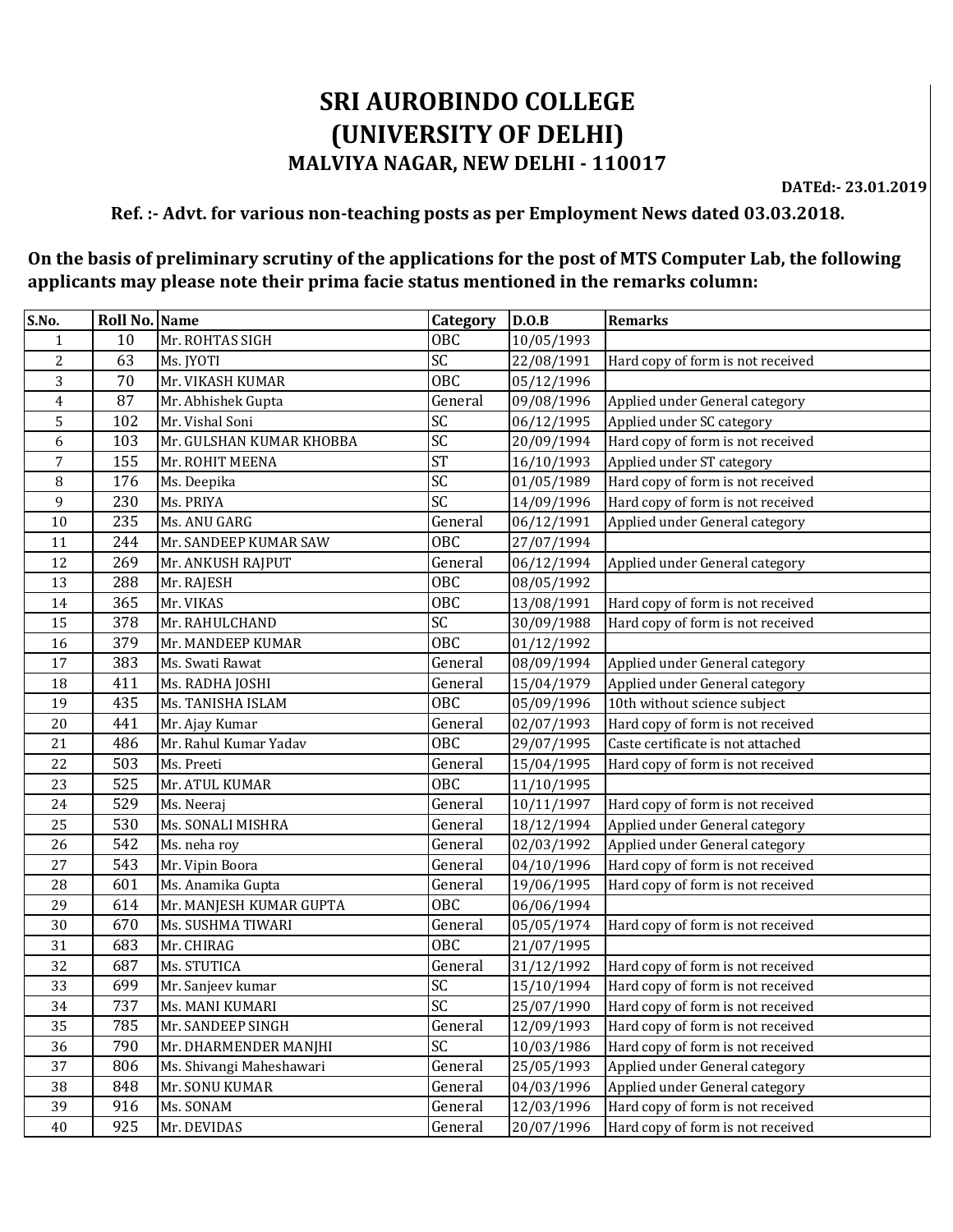| 41       | 960          | Ms. DAVANGI PATHAK                            | General       | 07/05/1995               | Applied under General category                                         |
|----------|--------------|-----------------------------------------------|---------------|--------------------------|------------------------------------------------------------------------|
| 42       | 961          | Ms. PRIYANKA RANI                             | <b>OBC</b>    | 08/12/1993               | Hard copy of form is not received                                      |
| 43       | 972          | Mr. SHIV KUMAR                                | OBC           | 04/07/1994               |                                                                        |
| 44       | 976          | Mr. Rajender kumar                            | SC            | 10/01/1995               | Hard copy of form is not received                                      |
| 45       | 979          | Ms. Sumedha Gupta                             | General       | 25/10/1990               | Applied under General category                                         |
| 46       | 989          | Ms. MADHU MALA                                | General       | 02/12/1988               | Applied under General category                                         |
| 47       | 1000         | Mr. Rohit Gupta                               | General       | 10/12/1994               | Applied under General category                                         |
| 48       | 1027         | Ms. Chanchal                                  | <b>OBC</b>    | 21/08/1991               |                                                                        |
| 49       | 1029         | Mr. DEVIDAS                                   | SC            | 20/07/1996               | Hard copy of form is not received                                      |
| 50       | 1043         | Mr. RISHI PANWAR                              | SC            | 08/03/1999               | Applied under SC category                                              |
| 51       | 1096         | Ms. PRIYAM PAL                                | <b>OBC</b>    | 01/01/2000               |                                                                        |
| 52       | 1121         | Ms. Deepika Pawar                             | General       | 15/01/1990               | Applied under General category                                         |
| 53       | 1166         | Ms. Kajal Sharma                              | General       | 29/05/1996               | Hard copy of form is not received                                      |
| 54       | 1180         | Ms. Manisha Sharma                            | General       | 27/03/1995               | Hard copy of form is not received                                      |
| 55       | 1196         | Mr. SUNIL YADAV                               | <b>OBC</b>    | 07/07/1990               | Hard copy of form is not received                                      |
| 56       | 1216         | Ms. ANJANA UPADHYAY                           | General       | 29/08/1993               | Hard copy of form is not received                                      |
| 57       | 1220         | Mr. Mukesh Kumar                              | PH(OH)        | 06/08/1985               | Hard copy of form is not received                                      |
| 58       | 1224         | Ms. SUJATA                                    | General       | 25/07/1995               | Hard copy of form is not received                                      |
| 59       | 1225         | Ms. Mamtesh                                   | <b>OBC</b>    | 21/06/1988               |                                                                        |
| 60       | 1235         | Mr. dhiraj nath                               | <b>OBC</b>    | 25/06/1993               |                                                                        |
| 61       | 1243         | Mr. MUKESH                                    | General       | 11/08/1993               | Hard copy of form is not received                                      |
| 62       | 1244         | Mr. subodh barala                             | <b>OBC</b>    | 11/04/1996               |                                                                        |
| 63       | 1283         | Mr. Manish                                    | SC            | 14/09/1993               | Hard copy of form is not received                                      |
| 64       | 1301         | Mr. Ram                                       | SC            | 01/05/1998               | Hard copy of form is not received                                      |
| 65       | 1302         | Ms. Geetanjali                                | <b>OBC</b>    | 27/08/1997               | Hard copy of form is not received                                      |
| 66       | 1304         | Mr. TUSHAR                                    | General       | 09/06/1992               | Hard copy of form is not received                                      |
| 67       | 1308         | Ms. VIMLESH BAIRWA                            | SC            | 01/09/1994               | Applied under SC category                                              |
| 68       | 1313         | Mr. PRAKASH                                   | SC            | 15/05/1989               | Hard copy of form is not received                                      |
| 69       | 1319         | Mr. RAMKESH BAIRWA                            | SC            | 06/07/1989               | Hard copy of form is not received                                      |
| 70       | 1320         | Ms. PRIYANKA BAIRWA                           | SC            | 15/08/1993               | Hard copy of form is not received                                      |
| 71       | 1324         | Mr. DEEPAK                                    | SC            | 16/08/1993               | Hard copy of form is not received                                      |
| 72       | 1325         | Mr. VAIBHAV GUPTA                             | General       | 17/12/1991               | Hard copy of form is not received                                      |
| 73       | 1326         | Ms. NUTAN KUMARI                              | OBC           | 23/12/1997               | Hard copy of form is not received                                      |
| 74       | 1328         | Mr. SUMIT SINGH KAGRA                         | SC            | 27/03/1997               | Applied under SC category                                              |
| 75       | 1375         | Ms. TEENA KUMARI                              | <b>OBC</b>    | 30/10/1989               |                                                                        |
| 76       | 1376         | Mr. SATYA SUKHY DEV                           | SC            | 16/04/1987               | Applied under SC category                                              |
| 77       | 1397         | Mr. MAHENDRA                                  | <b>OBC</b>    | 23/12/1991               |                                                                        |
| 78       | 1406         | Mr. SANDEEP                                   | <b>OBC</b>    | 16/04/1996               | OBC Not in centre list                                                 |
| 79       | 1409         | Mr. PANKAJ PRASAD RAM                         | 0BC           | 25/05/1995               |                                                                        |
| 80       | 1414         | Mr. Kapil Dev                                 | SC            | 23/09/1989               | Hard copy of form is not received                                      |
| 81       | 1418         | Mr. VIDYA NAND                                | SC            | 12/01/1992               | Hard copy of form is not received                                      |
| 82       | 1421         | Mr. MEERA MEENA                               | General       | 05/07/1992               | Hard copy of form is not received                                      |
| 83       | 1428         | Ms. PREETI                                    | General<br>SC | 22/07/1997               | Hard copy of form is not received                                      |
| 84       | 1448         | Ms. SANJANA                                   |               | 29/03/1993               | Hard copy of form is not received                                      |
| 85       | 1449         | Ms. MEERA MEENA                               | <b>ST</b>     | 05/07/1992               | Applied under ST category                                              |
| 86       | 1458<br>1483 | Ms. EKTA SHARMA                               | General       | 10/02/1996               | Applied under General category                                         |
| 87<br>88 | 1493         | Mr. ANJALI THAKUR                             | General<br>SC | 19/07/1993<br>01/04/1990 | Hard copy of form is not received<br>Hard copy of form is not received |
| 89       | 1496         | Mr. Vidya Shankar Prasad<br>Ms. ANJALI THAKUR | General       | 19/07/1993               | Applied under General category                                         |
| 90       | 1507         | Mr. DINESH KUMAR MAHAWAR                      | SC            | 12/07/1990               | Hard copy of form is not received                                      |
| 91       | 1511         | Mr. Jitin Kumar                               | OBC           | 14/03/1988               |                                                                        |
| 92       | 1544         | Ms. HARSIMRAN KAUR                            | OBC           | 19/09/1996               | Caste Certificate is not attached                                      |
|          |              |                                               |               |                          |                                                                        |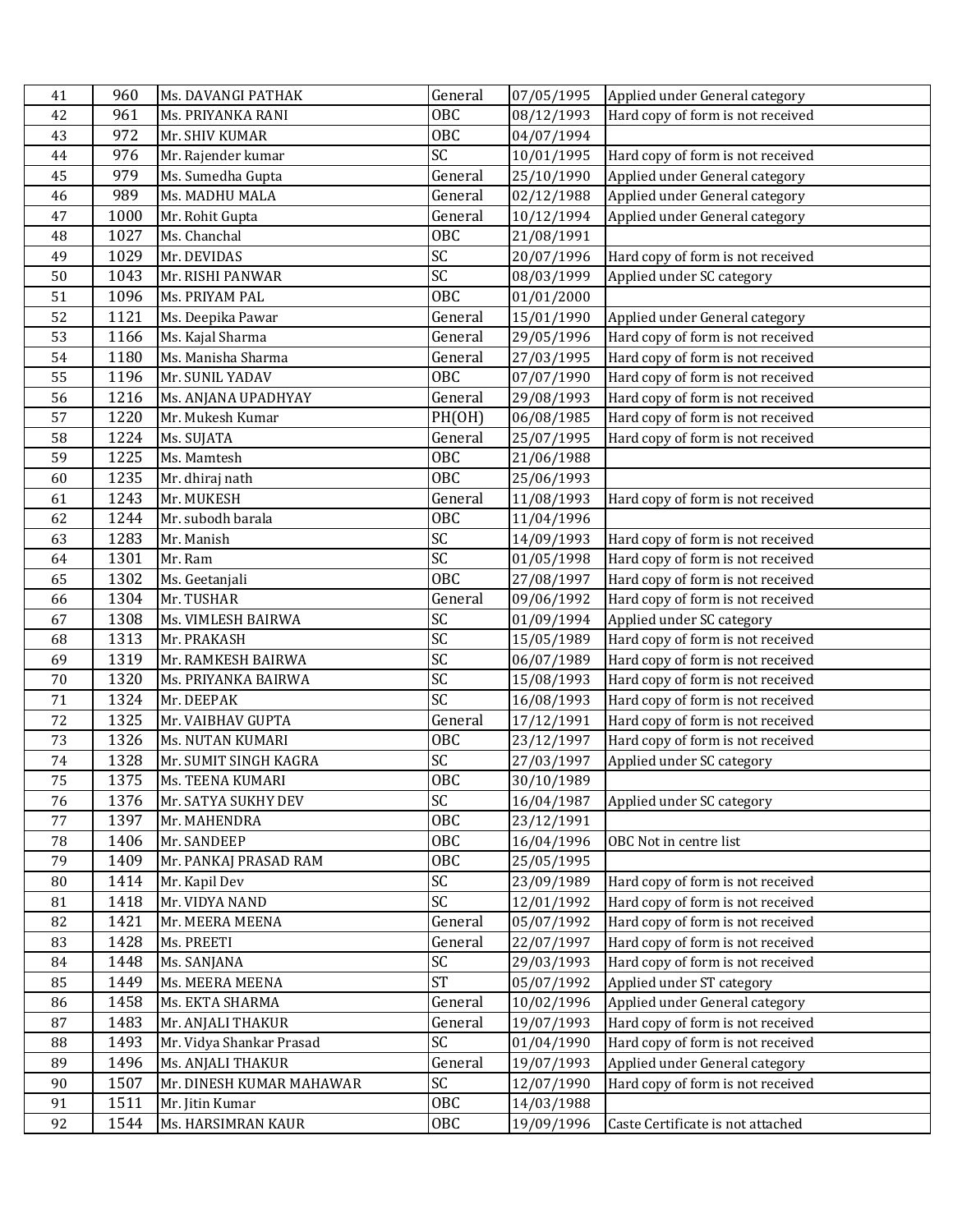| 93  | 1555 | Mr. Kapil Dev               | SC              | 23/09/1989 | Applied under SC category         |
|-----|------|-----------------------------|-----------------|------------|-----------------------------------|
| 94  | 1593 | Mr. MANISH KUMAR            | OBC             | 31/07/1992 |                                   |
| 95  | 1601 | Mr. AJAY KUMAR YADAV        | <b>OBC</b>      | 17/01/1991 |                                   |
| 96  | 1606 | Ms. AARTI                   | <b>OBC</b>      | 09/02/1997 |                                   |
| 97  | 1649 | Mr. MOHD FAISAL             | <b>OBC</b>      | 22/09/1992 |                                   |
| 98  | 1695 | Ms. Himani Dagar            | General         | 07/10/1999 | Applied under General category    |
| 99  | 1732 | Mr. rohit kundaliya         | SC              | 27/07/1992 | Applied under SC category         |
| 100 | 1750 | Mr. KARAN YADAV             | OBC             | 09/01/1994 |                                   |
| 101 | 1762 | Mr. Rishi Raj Chaudhary     | SC              | 17/11/1994 | Applied under SC category         |
| 102 | 1764 | Mr. MOHIT RAM               | SC              | 05/01/1984 | Hard copy of form is not received |
| 103 | 1774 | Ms. Diksha                  | General         | 02/04/1996 | Hard copy of form is not received |
| 104 | 1785 | Ms. PUSHPA RAJANI           | General         | 21/08/1993 | Hard copy of form is not received |
| 105 | 1794 | Mr. NGATHEM SOMANANDA SINGH | <b>OBC</b>      | 12/01/1990 |                                   |
| 106 | 1797 | Mr. RAHUL                   | OBC             | 05/06/1994 |                                   |
| 107 | 1800 | Mr. SATENDER KUMAR          | SC              | 29/10/1990 | Applied under SC category         |
| 108 | 1828 | Ms. SANTOSH                 | General         | 18/09/1994 | Applied under General category    |
| 109 | 1847 | Ms. POOJA RAMOLA            | General         | 08/10/1995 | Hard copy of form is not received |
| 110 | 1864 | Mr. Sanjeev Kumar           | $\overline{SC}$ | 15/10/1994 | Hard copy of form is not received |
| 111 | 1872 | Mr. sandeep kumar           | General         | 11/09/1994 | Applied under General category    |
| 112 | 1906 | Mr. manish kumar            | SC              | 11/03/1990 | Applied under SC category         |
| 113 | 1915 | Mr. Tarun Pataanjali        | OBC             | 13/09/1999 |                                   |
| 114 | 1934 | Ms. KEERTI                  | General         | 13/11/1990 | Applied under General category    |
| 115 | 1947 | Ms. RAJNI BALA              | SC              | 10/02/1988 | Hard copy of form is not received |
| 116 | 1953 | Mr. SHAVEJ KHAM             | General         | 07/01/1996 | Applied under General category    |
| 117 | 1956 | Mr. MAHENDRA KUMAR          | $\overline{SC}$ | 10/09/1986 | Hard copy of form is not received |
| 118 | 1961 | Mr. SAHIL KUMAR             | <b>ST</b>       | 25/01/1995 | Hard copy of form is not received |
| 119 | 1968 | Ms. KRITIKA JOSHI           | General         | 27/08/1998 | Applied under General category    |
| 120 | 1975 | Mr. Pooja                   | <b>OBC</b>      | 13/10/1994 | Hard copy of form is not received |
| 121 | 2040 | Mr. AJAY KUMAR MEENA        | <b>ST</b>       | 21/08/1996 | Hard copy of form is not received |
| 122 | 2055 | Mr. prabhat kumar           | General         | 01/01/1994 | Hard copy of form is not received |
| 123 | 2064 | Mr. Dinesh kumar            | SC              | 24/02/1996 | Hard copy of form is not received |
| 124 | 2074 | Ms. poonam verma            | OBC             | 05/04/1989 | Hard copy of form is not received |
| 125 | 2090 | Ms. RAJNI PAL               | General         | 08/03/1994 | Applied under General category    |
| 126 | 2099 | Mr. ASHWANI KUMAR           | SC              | 01/11/1988 | Hard copy of form is not received |
| 127 | 2100 | Mr. ANKIT KUMAR             | SC              | 10/12/1993 | Hard copy of form is not received |
| 128 | 2102 | Mr. GAURAV KUMAR            | $\overline{SC}$ | 14/07/1998 | Hard copy of form is not received |
| 129 | 2103 | Ms. MANSI DHAKA             | SC              | 02/02/1996 | Hard copy of form is not received |
| 130 | 2106 | Mr. PURU YADAV              | 0BC             | 26/06/1996 |                                   |
| 131 | 2114 | Ms. RASHMI PAL              | OBC             | 09/01/1997 |                                   |
| 132 | 2120 | Mr. PANKAJ KUMAR PANDEY     | <b>ST</b>       | 16/03/1993 | Hard copy of form is not received |
| 133 | 2133 | Ms. RUCHI                   | General         | 01/09/1992 | Hard copy of form is not received |
| 134 | 2182 | Ms. PUJA BHARDWAJ           | General         | 24/06/1994 | Applied under General category    |
| 135 | 2201 | Ms. APARNA SHARMA           | General         | 18/05/1991 | Applied under General category    |
| 136 | 2210 | Ms. SONY JAISWAL            | OBC             | 31/12/1990 | Hard copy of form is not received |
| 137 | 2220 | Mr. ANKIT                   | 0BC             | 15/11/1993 | Hard copy of form is not received |
| 138 | 2231 | Mr. AJAY KUMAR              | PH(OH)          | 10/09/1983 |                                   |
| 139 | 2234 | Ms. VARSHA KUMARI           | SC              | 14/05/1997 | Applied under SC category         |
| 140 | 2242 | Ms. Priyanka Maurya         | OBC             | 08/11/1994 |                                   |
| 141 | 2250 | Mr. SUKH DARSHAN            | SC              | 02/01/1993 | Applied under SC category         |
| 142 | 2293 | Mr. RAVISH SINGH RANA       | <b>ST</b>       | 15/12/1988 | Hard copy of form is not received |
| 143 | 2309 | Mr. TARUN KUNDALIYA         | SC              | 13/08/1995 | Hard copy of form is not received |
| 144 | 2318 | Mr. RAVI GEHLOT             | SC              | 06/09/1994 | Hard copy of form is not received |
|     |      |                             |                 |            |                                   |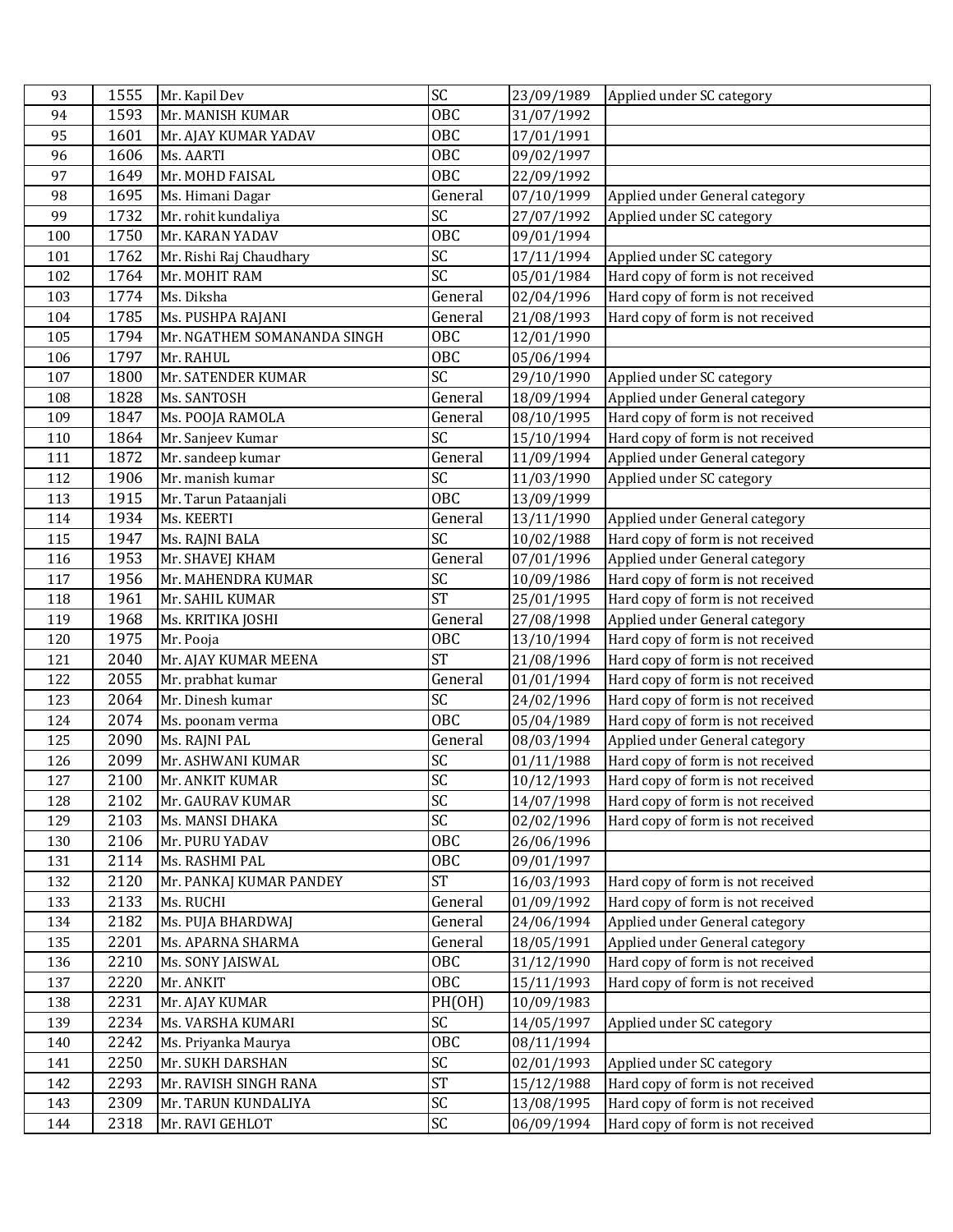| 145 | 2344 | Ms. KAJAL GUPTA            | PH(OH)                 | 12/12/1993 | Applied under General category    |
|-----|------|----------------------------|------------------------|------------|-----------------------------------|
| 146 | 2349 | Mr. AVINASH                | SC                     | 26/03/1996 | Applied under SC category         |
| 147 | 2352 | Mr. BRAHAM PRAKASH         | SC                     | 25/09/1996 | Hard copy of form is not received |
| 148 | 2382 | Mr. dalchand               | SC                     | 13/02/1989 | Applied under SC category         |
| 149 | 2392 | Ms. NISHA                  | <b>OBC</b>             | 21/06/1994 |                                   |
| 150 | 2405 | Ms. SHAHINA                | <b>OBC</b>             | 26/04/1989 |                                   |
| 151 | 2411 | Mr. MUKESH GUPTA           | General                | 15/11/1995 | Applied under General category    |
| 152 | 2440 | Mr. SUNIL YADAV            | OBC                    | 08/10/1993 |                                   |
| 153 | 2492 | Mr. SANDEEP KUMAR          | SC                     | 22/08/1989 | Applied under SC category         |
| 154 | 2494 | Ms. PREETI CHAUDHARY       | General                | 04/06/1997 | Hard copy of form is not received |
| 155 | 2523 | Ms. CHHAVI SONI            | OBC                    | 10/03/1996 |                                   |
| 156 | 2527 | Ms. ANJALI PATHAK          | General                | 02/01/1993 | Applied under General category    |
| 157 | 2533 | Mr. SAURAV SONI            | <b>OBC</b>             | 23/11/1997 |                                   |
| 158 | 2544 | Ms. anjali                 | SC                     | 01/02/1992 | Applied under SC category         |
| 159 | 2548 | Mr. NEERAJ SAINI           | OBC                    | 28/06/1988 |                                   |
| 160 | 2552 | Ms. PRIYANKA               | General                | 06/06/1998 | Applied under General category    |
| 161 | 2556 | Mr. shiv dev kumar         | SC                     | 10/09/1993 | Hard copy of form is not received |
| 162 | 2561 | Ms. PAYAL                  | $\overline{\text{SC}}$ | 02/02/2000 | Applied under SC category         |
| 163 | 2581 | Mr. POOJA                  | General                | 17/11/1996 | Hard copy of form is not received |
| 164 | 2582 | Mr. ROHAN GADODIA          | SC                     | 01/03/1986 | Hard copy of form is not received |
| 165 | 2585 | Mr. Ankur Mohan            | General                | 02/06/1989 | Applied under General category    |
| 166 | 2655 | Mr. SOHAIL AKHTER          | OBC                    | 20/02/1980 |                                   |
| 167 | 2658 | Mr. Sayyid Umar Farooq     | PH(OH)                 | 18/07/1994 | OBC Certificate required          |
| 168 | 2667 | Mr. RAJU KUMAR             | General                | 01/01/1998 | Applied under General category    |
| 169 | 2668 | Mr. AJAY KUMAR             | General                | 08/01/1989 | Hard copy of form is not received |
| 170 | 2717 | Mr. TARUN KUMAR            | General                | 01/12/1994 | Applied under General category    |
| 171 | 2729 | Mr. PRADEEP KUMAR          | SC                     | 08/10/1988 | Hard copy of form is not received |
| 172 | 2735 | Mr. SHIVANI KUMARI         | OBC                    | 15/03/1995 | Hard copy of form is not received |
| 173 | 2745 | Mr. HARPREET SINGH         | <b>OBC</b>             | 25/12/1991 |                                   |
| 174 | 2765 | Mr. Bhupender              | General                | 24/05/1997 | Hard copy of form is not received |
| 175 | 2829 | Mr. AMARJEET KUMAR         | OBC                    | 04/04/1989 |                                   |
| 176 | 2898 | Ms. Kiran Rawat            | General                | 25/06/1995 | Applied under General category    |
| 177 | 2905 | Mr. VEERU                  | General                | 03/03/1992 | Applied under SC category         |
| 178 | 2934 | Ms. NIDHI                  | SC                     | 05/11/1994 | Applied under SC category         |
| 179 | 2939 | Ms. deeksha                | $\overline{SC}$        | 11/09/1995 | Applied under General category    |
| 180 | 2951 | Mr. MAN SINGH              | <b>OBC</b>             | 15/06/1991 |                                   |
| 181 | 2953 | Ms. SHALU TYAGI            | General                | 22/08/1994 | Applied under General category    |
| 182 | 2968 | Mr. NITIN KUMAR            | OBC                    | 17/04/1989 | Hard copy of form is not received |
| 183 | 3032 | Mr. JAVED ALAM KHAN        | General                | 10/07/1992 | Applied under General category    |
| 184 | 3118 | Mr. VIKAS KUMAR            | SC                     | 02/03/1995 | Applied under SC category         |
| 185 | 3125 | Mr. NARENDRAN A            | SC                     | 08/12/1988 | Applied under SC category         |
| 186 | 3126 | Mr. RAMESH PASWAN          | SC<br><b>ST</b>        | 31/12/1994 | Hard copy of form is not received |
| 187 | 3130 | Mr. vikas meena            |                        | 05/09/1987 | Hard copy of form is not received |
| 188 | 3143 | Mr. KAPIL KUMAR            | $\overline{SC}$<br>SC  | 20/07/1990 | Applied under SC category         |
| 189 | 3163 | Ms. Jyoti Kumari           |                        | 12/01/1993 | Applied under SC category         |
| 190 | 3173 | Ms. Jyoti Rawat            | General                | 03/11/1990 | Hard copy of form is not received |
| 191 | 3195 | Mr. Amarjeet               | SC                     | 06/04/1991 | Hard copy of form is not received |
| 192 | 3247 | Ms. POOJA SHARMA           | OBC<br>OBC             | 29/03/1994 |                                   |
| 193 | 3272 | Ms. Khushboo               |                        | 23/06/1997 |                                   |
| 194 | 3280 | Ms. VANDANA                | <b>OBC</b>             | 20/07/1999 |                                   |
| 195 | 3290 | Mr. Hemant Kumar Ujjaniwal | SC                     | 31/12/1992 | Applied under SC category         |
| 196 | 3324 | Mr. vinod kumar            | SC                     | 10/10/1991 | Hard copy of form is not received |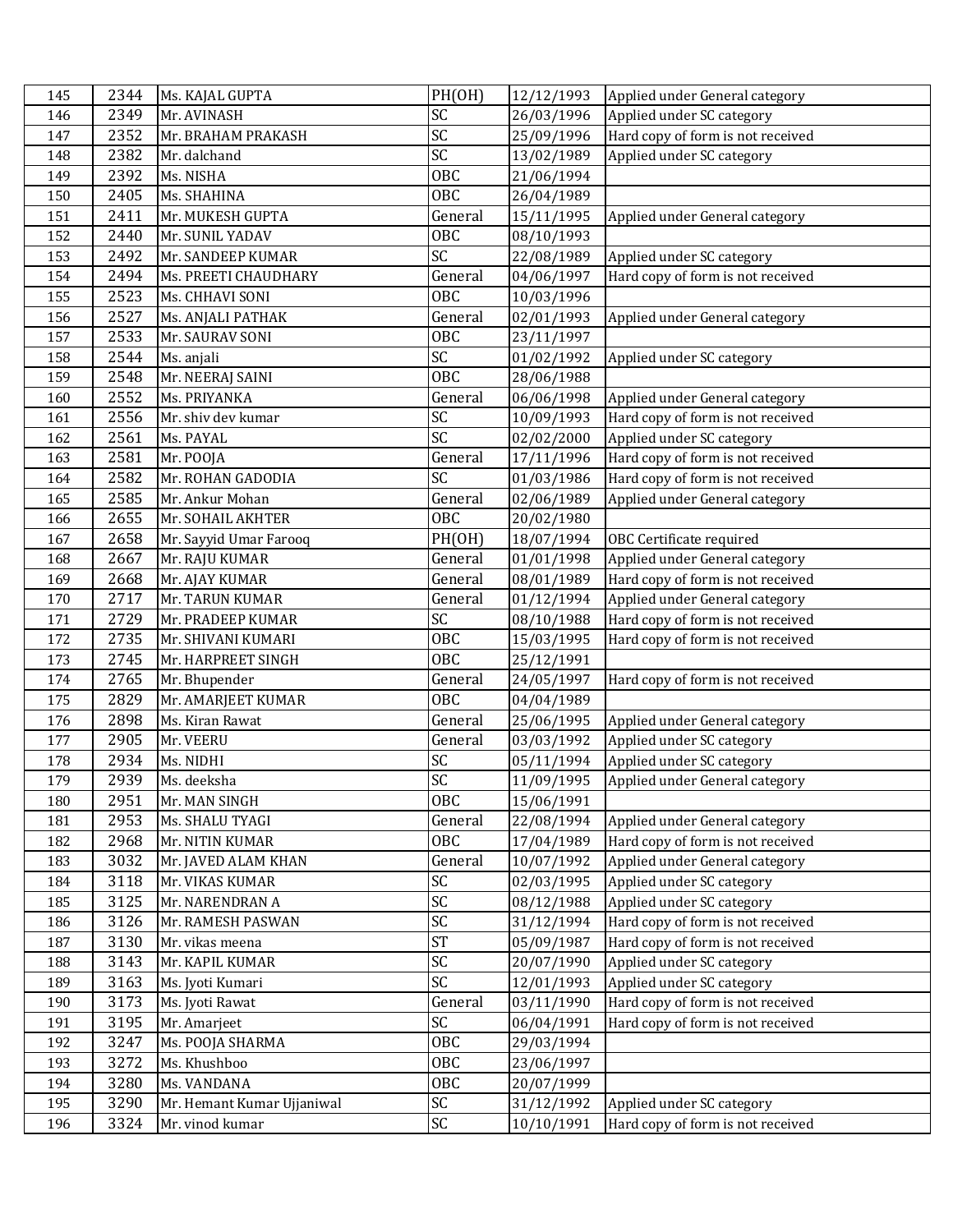| 197 | 3326 | Mr. SUNIL               | SC              | 20/01/1995 | Applied under SC category         |
|-----|------|-------------------------|-----------------|------------|-----------------------------------|
| 198 | 3327 | Ms. PRIYANKA KUMARI     | General         | 08/10/1988 | Applied under General category    |
| 199 | 3345 | Mr. DEVENDER            | General         | 09/07/1992 | Applied under General category    |
| 200 | 3351 | Ms. sushmita bharti     | OBC             | 18/11/1998 | Hard copy of form is not received |
| 201 | 3378 | Mr. Sushil Kumar        | OBC             | 12/01/1992 |                                   |
| 202 | 3410 | Ms. RINKU               | <b>OBC</b>      | 06/02/1995 | Hard copy of form is not received |
| 203 | 3416 | Ms. Kirti               | <b>OBC</b>      | 01/01/1996 |                                   |
| 204 | 3460 | Mr. AMAR SINGH          | SC              | 20/04/1992 | Applied under SC category         |
| 205 | 3469 | Mr. Vipin Kandari       | General         | 08/05/1995 | Applied under General category    |
| 206 | 3485 | Ms. JYOTI KUMARI        | SC              | 16/02/1990 | Applied under General category    |
| 207 | 3491 | Mr. Vinay Bagri         | $\overline{SC}$ | 06/06/1993 | Hard copy of form is not received |
| 208 | 3505 | Ms. neelam pal          | OBC             | 22/03/1995 | Hard copy of form is not received |
| 209 | 3508 | Mr. VISHAL              | SC              | 02/02/1995 | Applied under SC category         |
| 210 | 3510 | Mr. RISHAB KUMAR        | SC              | 02/11/1994 | Hard copy of form is not received |
| 211 | 3523 | Ms. Garima khanna       | General         | 16/11/1999 | Hard copy of form is not received |
| 212 | 3524 | Mr. SIDDHANT            | General         | 11/02/1993 | Hard copy of form is not received |
| 213 | 3525 | Ms. Garima khanna       | General         | 16/11/1999 | Hard copy of form is not received |
| 214 | 3555 | Ms. Kiran Rawat         | General         | 25/06/1995 | Hard copy of form is not received |
| 215 | 3558 | Mr. HAOTINLEN BAITE     | <b>ST</b>       | 03/04/1992 | Hard copy of form is not received |
| 216 | 3563 | Ms. Meenakshi           | SC              | 24/10/1989 | Hard copy of form is not received |
| 217 | 3565 | Ms. HIMANSHI JANGID     | General         | 26/11/1992 | Applied under General category    |
| 218 | 3601 | Ms. AKANKSHA            | <b>OBC</b>      | 05/07/1996 |                                   |
| 219 | 3611 | Ms. KARISHMA            | General         | 01/01/1994 | Hard copy of form is not received |
| 220 | 3616 | Ms. SIMMY               | General         | 03/10/1993 | Hard copy of form is not received |
| 221 | 3655 | Mr. AARTI SHARMA        | General         | 30/07/1996 | Applied under General category    |
| 222 | 3673 | Mr. PANKAJ MAHAJAN      | General         | 16/03/1993 | Hard copy of form is not received |
| 223 | 3691 | Ms. Chanda              | <b>OBC</b>      | 07/04/1996 |                                   |
| 224 | 3697 | Ms. Seemu negi          | General         | 25/04/1994 | Hard copy of form is not received |
| 225 | 3712 | Mr. AJAY SINGH          | SC              | 21/11/1984 | Applied under SC category         |
| 226 | 3721 | Ms. DEEPSHIKHA KAIM     | $\overline{SC}$ | 30/06/1984 | Applied under SC category         |
| 227 | 3764 | Mr. Vipin Kumar Jha     | General         | 06/01/1993 | Hard copy of form is not received |
| 228 | 3818 | Ms. POONAM              | <b>OBC</b>      | 15/07/1990 |                                   |
| 229 | 3819 | Ms. Kamaldeep Kaur      | General         | 29/04/1991 | Hard copy of form is not received |
| 230 | 3869 | Mr. VISHAL KUMAR        | <b>ST</b>       | 20/04/1995 | Hard copy of form is not received |
| 231 | 3882 | Mr. RAKESH KUMAR        | SC              | 01/08/1990 | Hard copy of form is not received |
| 232 | 3890 | Mr. DEEN BANDHU JHA     | General         | 06/01/1992 | Hard copy of form is not received |
| 233 | 3901 | Mr. VIJAY MALIK         | General         | 18/08/1993 | Applied under General category    |
| 234 | 3916 | Mr. RAM DINESH SAHU     | 0BC             | 05/05/1992 |                                   |
| 235 | 3929 | Mr. Prachi Vasistha     | General         | 02/01/1992 | Hard copy of form is not received |
| 236 | 3938 | Mr. RAVI KUMAR          | <b>ST</b>       | 01/06/1989 | Hard copy of form is not received |
| 237 | 3967 | Mr. AKSHAY KUMAR        | 0BC             | 11/06/1995 | Cast Certificate is not attached  |
| 238 | 3988 | Ms. Ranjeeta            | 0BC             | 28/04/1994 | 10th Certificate is not attached  |
| 239 | 4017 | Mr. DILEEP KUMAR        | <b>OBC</b>      | 15/07/1988 |                                   |
| 240 | 4030 | Mr. NEERAJ KUMAR        | OBC             | 11/08/1988 |                                   |
| 241 | 4039 | Ms. Monica              | SC              | 20/02/1990 | Applied under SC category         |
| 242 | 4043 | Ms. Ankita              | General         | 30/06/1991 | Hard copy of form is not received |
| 243 | 4045 | Mr. Pawan kumar         | SC              | 10/12/1990 | Hard copy of form is not received |
| 244 | 4070 | Mr. Sonu Kumar Yadav    | <b>OBC</b>      | 05/08/1996 |                                   |
| 245 | 4077 | Ms. BHARTI              | SC              | 15/07/1993 | Hard copy of form is not received |
| 246 | 4081 | Mr. PAWAN PRASAD        | SC              | 11/10/1990 | Hard copy of form is not received |
| 247 | 4107 | Ms. Piyanka yadav       | OBC             | 22/10/1994 |                                   |
| 248 | 4157 | Mr. deepak kumar prasad | $\mbox{ST}$     | 15/05/1993 | Hard copy of form is not received |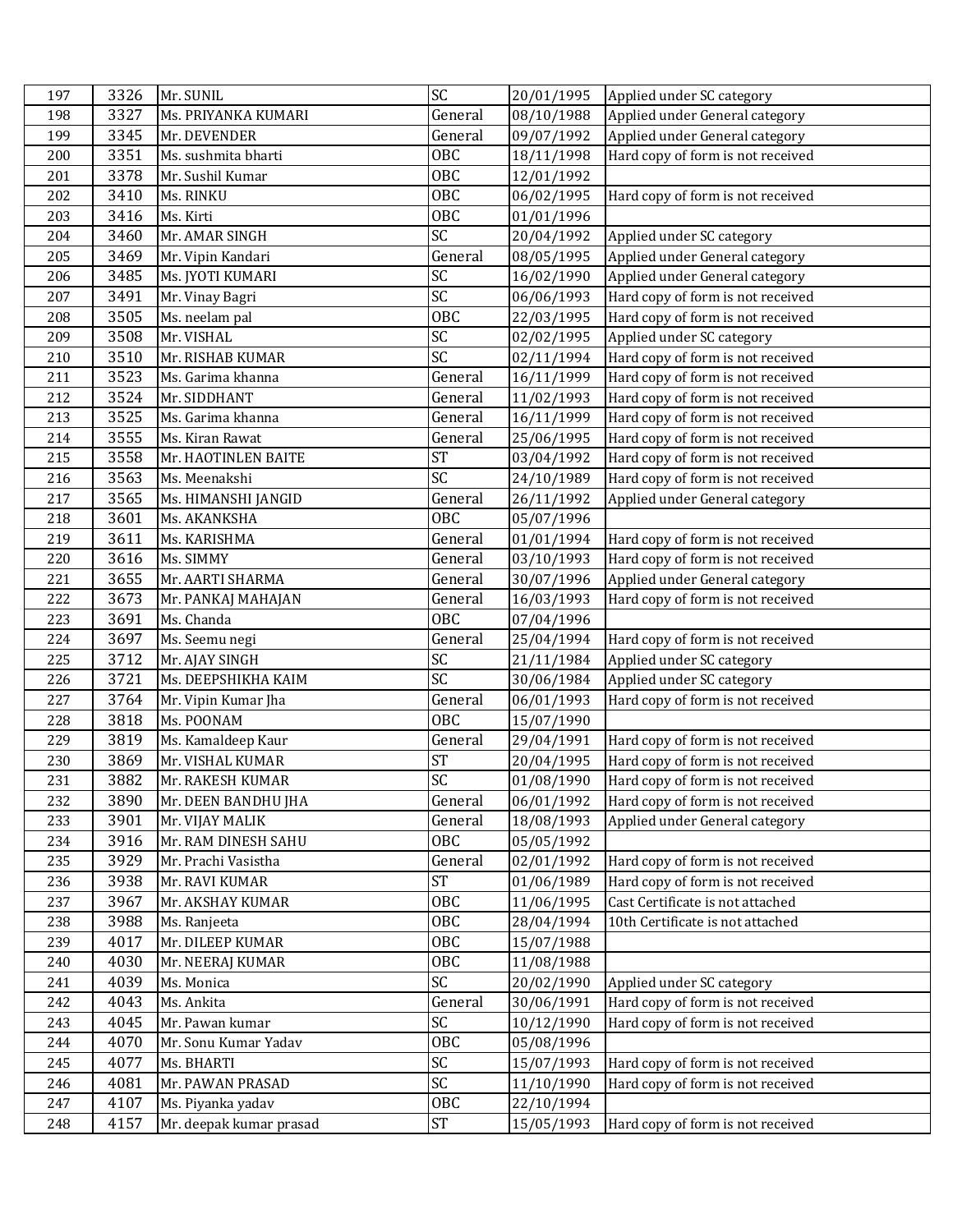| 249 |      |                          |                 |            |                                   |
|-----|------|--------------------------|-----------------|------------|-----------------------------------|
|     | 4160 | Ms. SHALU                | SC              | 03/04/1995 | Hard copy of form is not received |
| 250 | 4175 | Mr. YOGESH KUMAR         | General         | 01/03/1980 | Applied under General category    |
| 251 | 4177 | <b>Ms. PARUL CHAUHAN</b> | General         | 02/07/1998 | Applied under General category    |
| 252 | 4188 | Ms. Neha                 | <b>OBC</b>      | 08/06/1997 |                                   |
| 253 | 4214 | Ms. AMITA                | OBC             | 23/10/1989 |                                   |
| 254 | 4227 | Mr. KAMAL BHUSHAN        | General         | 02/03/1994 | Hard copy of form is not received |
| 255 | 4229 | Ms. prabha               | General         | 15/03/1992 | Applied under General category    |
| 256 | 4237 | Ms. Deepa kumari         | OBC             | 27/07/1994 |                                   |
| 257 | 4259 | Mr. Manoj Kumar          | SC              | 10/12/1993 | Hard copy of form is not received |
| 258 | 4296 | Ms. SHALINI TOPPO        | General         | 29/11/1993 | Hard copy of form is not received |
| 259 | 4317 | Ms. NOORJAHAN BAHADUR    | <b>OBC</b>      | 19/12/1992 | Hard copy of form is not received |
| 260 | 4324 | Ms. NOORJAHAN BAHADUR    | <b>OBC</b>      | 19/12/1992 |                                   |
| 261 | 4340 | Ms. SHRUTI SINHA         | General         | 20/01/1999 | Applied under General category    |
| 262 | 4352 | Ms. shivangi sinha       | General         | 03/12/1997 | Applied under General category    |
| 263 | 4353 | <b>Ms. ARTI RATHOUR</b>  | OBC             | 21/02/1993 | Hard copy of form is not received |
| 264 | 4431 | Mr. VIKAS KUMAR PANDIT   | <b>OBC</b>      | 26/02/1993 |                                   |
| 265 | 4452 | Mr. Parambir Singh       | PH(VH)          | 21/01/1995 | Hard copy of form is not received |
| 266 | 4455 | Mr. Vivek sain           | OBC             | 13/10/1994 | Hard copy of form is not received |
| 267 | 4485 | Mr. UJJAWAL              | $\overline{SC}$ | 09/03/1995 | Hard copy of form is not received |
| 268 | 4509 | Mr. YARRAMATHU RAMAIAH   | SC              | 05/06/1991 | Hard copy of form is not received |
| 269 | 4528 | Mr. MAYANK SINGLA        | General         | 01/09/1991 | Applied under General category    |
| 270 | 4559 | Mr. VIBHAS KUMAR         | <b>OBC</b>      | 17/09/1996 |                                   |
| 271 | 4575 | Mr. ASHISH CHANDEL       | General         | 21/03/1997 | Hard copy of form is not received |
| 272 | 4579 | Ms. yogita bahuguna      | General         | 26/05/1994 | Hard copy of form is not received |
| 273 | 4584 | Ms. KANISHKA GARG        | General         | 18/07/1995 | Applied under General category    |
| 274 | 4589 | Ms. JULLIE               | <b>OBC</b>      | 29/07/1995 |                                   |
| 275 | 4595 | Mr. SURENDRA MEENA       | <b>ST</b>       | 05/07/1995 | Applied under General category    |
| 276 | 4599 | Ms. jyoti goswami        | OBC             | 20/03/1991 |                                   |
|     |      |                          |                 |            |                                   |
| 277 | 4608 | Ms. Sangeeta             | SC              | 13/08/1988 | Applied under SC category         |
| 278 | 4611 | Mr. Abhishek Anand       | SC              | 02/02/1995 | Hard copy of form is not received |
| 279 | 4626 | Mr. AJIT KUMAR           | $\overline{SC}$ | 13/10/1993 | Hard copy of form is not received |
| 280 | 4632 | Ms. Aditi Goswami        | <b>OBC</b>      | 21/11/1993 | Hard copy of form is not received |
| 281 | 4636 | Mr. MOHD MEHBOOB         | <b>OBC</b>      | 06/04/1995 |                                   |
| 282 | 4644 | Mr. SAGAR NAGI           | <b>OBC</b>      | 21/05/1999 | Hard copy of form is not received |
| 283 | 4650 | Mr. Abhishek kumar       | SC              | 06/08/1996 | Applied under SC category         |
| 284 | 4673 | Ms. Priya Rawat          | General         | 18/06/1996 | Hard copy of form is not received |
| 285 | 4689 | Ms. Thota RAMATHULASI    | General         | 23/06/1980 | Hard copy of form is not received |
| 286 | 4704 | Mr. ANUJ KUMAR PANCHAL   | 0BC             | 01/04/1993 |                                   |
| 287 | 4737 | Mr. ANKUR SATWAL         | SC              | 03/11/1995 | Applied under General category    |
| 288 | 4762 | Mr. MANOJ KUMAR          | SC              | 23/03/1995 | Hard copy of form is not received |
| 289 | 4797 | Mr. SUKHJEET SINGH       | SC              | 01/11/1988 | Hard copy of form is not received |
| 290 | 4798 | Mr. SANDEEP              | SC              | 08/01/1990 | Hard copy of form is not received |
| 291 | 4846 | Mr. ANKIT BANSAL         | OBC             | 01/01/1992 |                                   |
| 292 | 4850 | Mr. YOGESH CHANDRA       | SC              | 15/06/1992 | Applied under SC category         |
| 293 | 4853 | Mr. dharnasi Sreenu      | SC              | 29/07/1984 | Hard copy of form is not received |
| 294 | 4862 | Ms. NEHA KUMARI          | General         | 24/08/1996 | Applied under General category    |
| 295 | 4894 | Mr. Ashu                 | OBC             | 04/07/1999 |                                   |
| 296 | 4902 | Mr. ANIL KUMAR           | OBC             | 18/07/1995 |                                   |
| 297 | 4909 | Ms. NIDHI                | 0BC             | 09/09/1996 | Hard copy of form is not received |
| 298 | 4915 | Mr. VIKAS                | SC              | 28/06/1992 | Hard copy of form is not received |
| 299 | 4928 | Mr. SALLAGUNDLA KUMAR    | SC<br>SC        | 10/06/1993 | Hard copy of form is not received |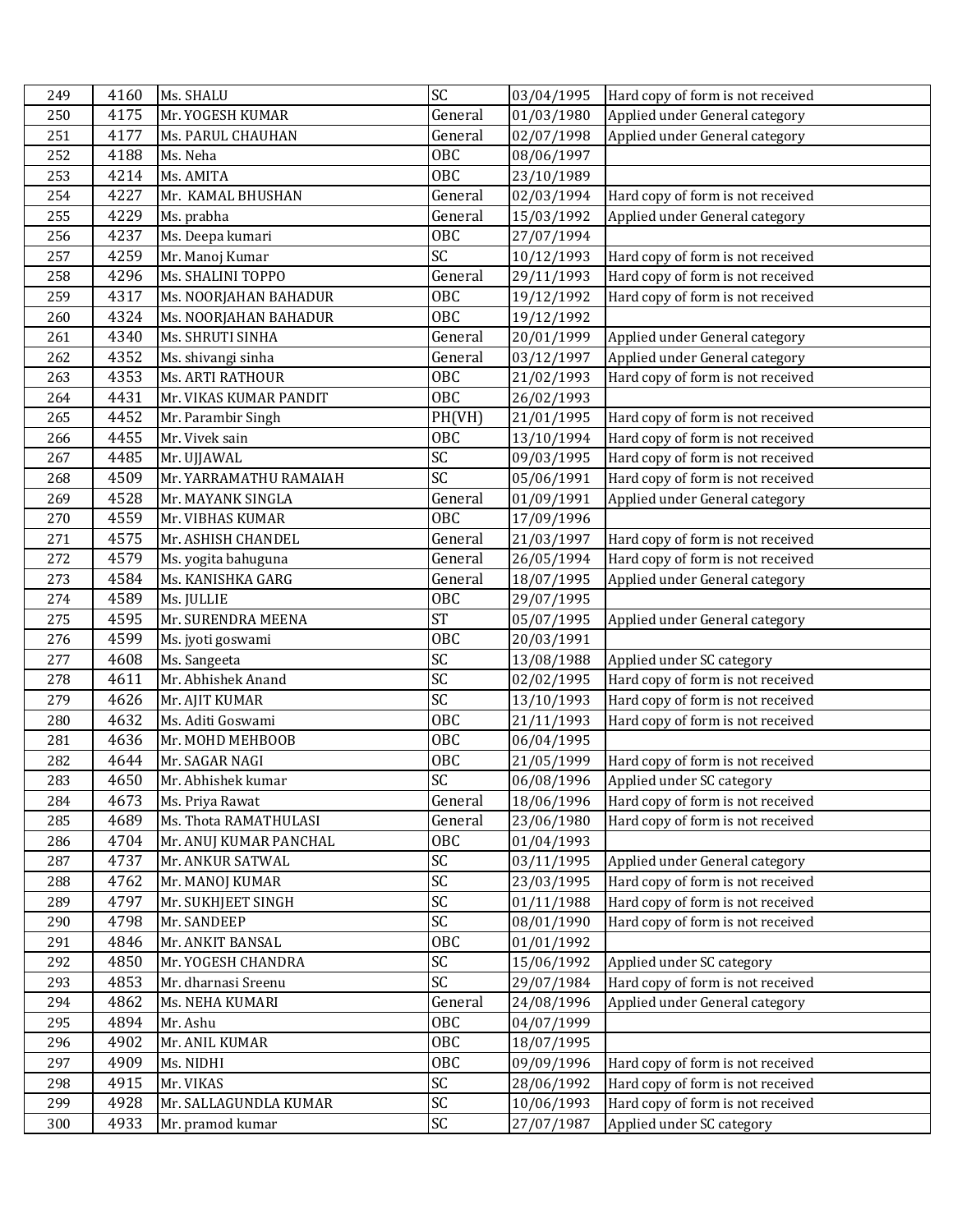| 301 | 4941 | Mr. AKHILESH KANAUJIA   | <b>OBC</b>       | 01/07/1988 |                                   |
|-----|------|-------------------------|------------------|------------|-----------------------------------|
| 302 | 4946 | Mr. Romit Kumar         | SC               | 06/07/1995 | Hard copy of form is not received |
| 303 | 4959 | Mr. vedprakash meena    | PH(OH)           | 26/08/1998 | Hard copy of form is not received |
| 304 | 5006 | Mr. VIRENDRA KUMAR      | SC               | 11/01/1988 | Hard copy of form is not received |
| 305 | 5018 | Ms. SHWETA KHARE        | $\overline{SC}$  | 20/12/1992 | Hard copy of form is not received |
| 306 | 5029 | Mr. MAKUR DHAN YADAV    | <b>OBC</b>       | 09/02/1995 | Hard copy of form is not received |
| 307 | 5035 | Ms. DEEPA PANDEY        | General          | 18/07/1996 | Applied under General category    |
| 308 | 5095 | Mr. Pramod kumar        | SC               | 02/11/1991 | Hard copy of form is not received |
| 309 | 5105 | Ms. ANITA MAURYA        | OBC              | 18/03/1985 | Hard copy of form is not received |
| 310 | 5125 | Mr. HIMANSHU CHOUHAN    | SC               | 26/06/1990 | Hard copy of form is not received |
| 311 | 5129 | Mr. VIVEK KUMAR         | $\overline{OBC}$ | 05/11/1996 | Hard copy of form is not received |
| 312 | 5160 | Ms. MILAN JOSHI         | General          | 17/11/1991 | Hard copy of form is not received |
| 313 | 5196 | Mr. PARAG SAUNEE        | <b>OBC</b>       | 17/10/1996 | Hard copy of form is not received |
| 314 | 5203 | Ms. suman mishra        | General          | 10/05/1990 | Applied under General category    |
| 315 | 5208 | Mr. Dinesh Chaudhary    | <b>OBC</b>       | 23/06/1984 | Hard copy of form is not received |
| 316 | 5212 | Ms. Chetna              | General          | 29/05/1992 | Applied under General category    |
| 317 | 5220 | Ms. supriya jha         | General          | 12/05/1992 | Hard copy of form is not received |
| 318 | 5250 | Ms. Anjali Nanda        | General          | 30/07/1974 | Hard copy of form is not received |
| 319 | 5267 | Mr. LALIT KUMAR         | OBC              | 03/08/1988 | Hard copy of form is not received |
| 320 | 5278 | Mr. Chandan kumar       | <b>ST</b>        | 04/09/1990 | Hard copy of form is not received |
| 321 | 5279 | Mr. shubham nagi        | PH(HH)           | 23/05/1997 | Hard copy of form is not received |
| 322 | 5312 | Mr. Hoshiyar Singh      | SC               | 28/01/1990 | Applied under SC category         |
| 323 | 5334 | Ms. DIVYA RAWAT         | General          | 24/10/1996 | Hard copy of form is not received |
| 324 | 5335 | Ms. KOMAL               | OBC              | 24/02/1991 | Hard copy of form is not received |
| 325 | 5403 | Mr. Kuldeep Kumar       | SC               | 12/12/1991 | Hard copy of form is not received |
| 326 | 5406 | Mr. AMAN YADAV          | <b>OBC</b>       | 04/01/1997 | Hard copy of form is not received |
| 327 | 5411 | Ms. PUNEET KAUR         | <b>OBC</b>       | 19/10/1991 | Hard copy of form is not received |
| 328 | 5414 | Mr. Abhay kumar         | <b>OBC</b>       | 19/03/1991 | Hard copy of form is not received |
| 329 | 5421 | Ms. PUNEET KAUR         | <b>OBC</b>       | 19/10/1991 |                                   |
| 330 | 5433 | Mr. ANKUSH              | <b>OBC</b>       | 07/11/1992 |                                   |
| 331 | 5434 | Ms. ANTIKA VERMA        | <b>OBC</b>       | 18/03/1988 |                                   |
| 332 | 5442 | Ms. PINKI RAY           | <b>OBC</b>       | 31/05/1996 |                                   |
| 333 | 5466 | Ms. komal rani          | SC               | 04/09/1994 | Hard copy of form is not received |
| 334 | 5478 | Ms. BHUVNESHWARI        | General          | 06/09/1992 | Hard copy of form is not received |
| 335 | 5482 | Mr. NITIN               | <b>OBC</b>       | 01/08/1990 |                                   |
| 336 | 5485 | Ms. Pooja singhal       | OBC              | 20/09/1990 | OBC - NOT in Central List         |
| 337 | 5498 | Mr. GURDEEP             | SC               | 28/09/1994 | Hard copy of form is not received |
| 338 | 5551 | Mr. HRITIK SAINI        | <b>OBC</b>       | 10/07/1998 |                                   |
| 339 | 5562 | Mr. Sanchit Bhutani     | General          | 19/09/1991 | Hard copy of form is not received |
| 340 | 5603 | Ms. AJILI VARGHEESE     | General          | 29/09/1994 | Hard copy of form is not received |
| 341 | 5622 | Mr. KABIR               | SC               | 02/02/2000 | Hard copy of form is not received |
| 342 | 5630 | Mr. RAJ KUMAR           | SC               | 13/10/1997 | Hard copy of form is not received |
| 343 | 5633 | Ms. NISHA THAPA         | General          | 14/03/1992 | Applied under General category    |
| 344 | 5661 | Mr. SONU KUMAR          | OBC              | 10/02/1998 |                                   |
| 345 | 5700 | Mr. MANEESH KUMAR       | <b>OBC</b>       | 25/10/1990 | Hard copy of form is not received |
| 346 | 5720 | Ms. jyoti manral        | General          | 30/03/1993 | Hard copy of form is not received |
| 347 | 5767 | Mr. ARVIND KUMAR        | SC               | 00/00/0000 | Applied under SC category         |
| 348 | 5768 | Ms. rajni               | OBC              | 19/12/1987 | Hard copy of form is not received |
| 349 | 5770 | Mr. AMAN PRASAD         | <b>OBC</b>       | 09/12/1998 |                                   |
| 350 | 5773 | Ms. Namita Chugh        | General          | 03/10/1993 | Hard copy of form is not received |
| 351 | 5775 | Ms. Sarita Rautela      | General          | 28/06/1990 | Hard copy of form is not received |
| 352 | 5786 | Mr. NIKHIL KUMAR GAUTAM | SC               | 04/04/1993 | Hard copy of form is not received |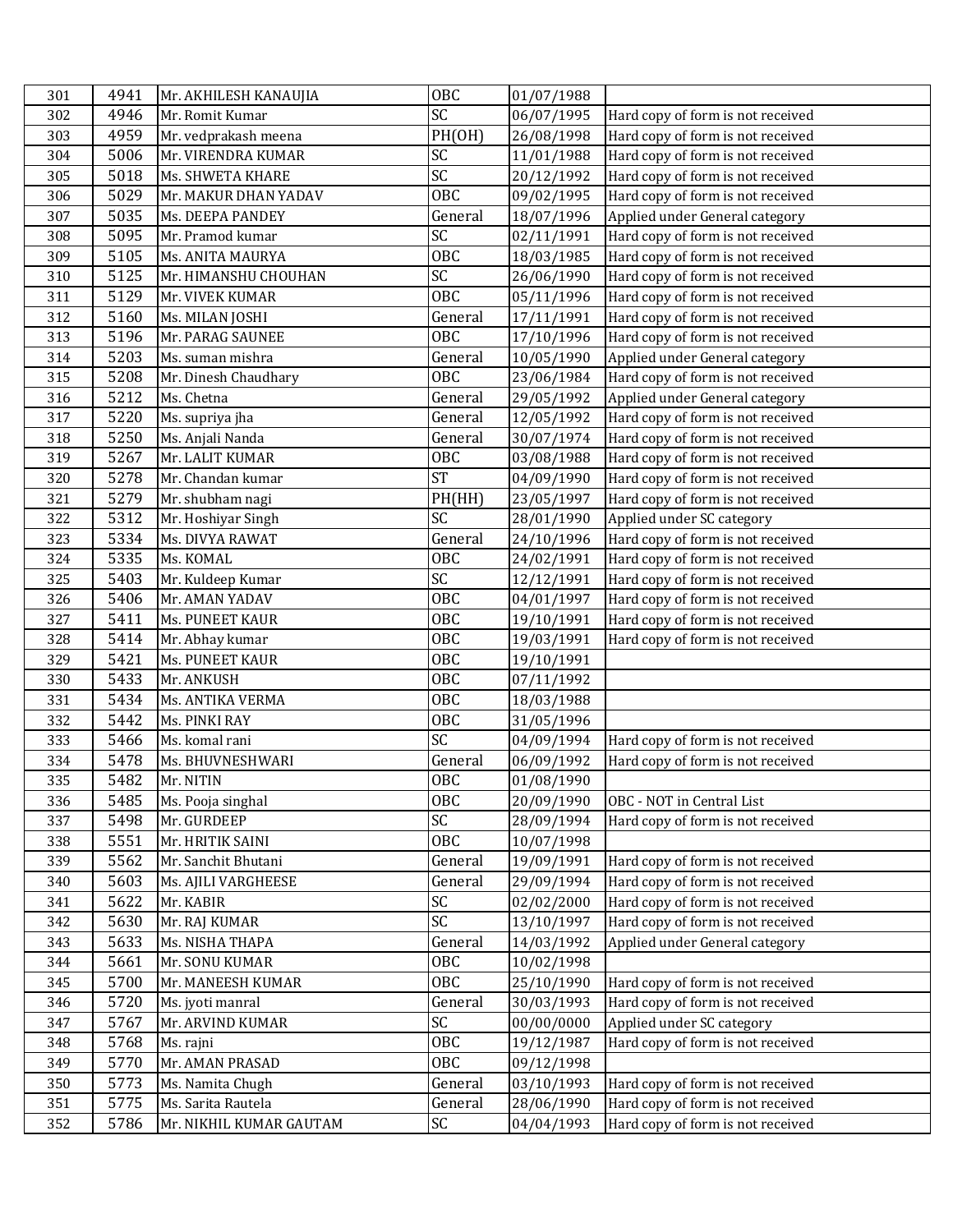| 353        | 5808         | Ms. MADHU KUMARI SAH                   | <b>ST</b>       | 01/07/1993               | Hard copy of form is not received |
|------------|--------------|----------------------------------------|-----------------|--------------------------|-----------------------------------|
| 354        | 5817         | Mr. Bhagwan Dass Sankla                | SC              | 11/06/1991               | Hard copy of form is not received |
| 355        | 5818         | Mr. Bhagwan Dass Sankla                | SC              | 11/06/1991               | Hard copy of form is not received |
| 356        | 5820         | Mr. YOGESH KUMAR                       | SC              | 12/09/1994               | Applied under SC category         |
| 357        | 5840         | Mr. Rohit kumar                        | SC              | 21/05/1991               | Hard copy of form is not received |
| 358        | 5863         | Mr. Naresh kumar                       | $\overline{SC}$ | 09/01/1995               | Hard copy of form is not received |
| 359        | 5866         | Mr. VISHWAS TAMTA                      | $\overline{SC}$ | 12/03/1984               | Hard copy of form is not received |
| 360        | 5867         | Ms. LAXMI SINGH                        | General         | 03/11/1994               | Hard copy of form is not received |
| 361        | 5899         | Ms. nikita malik                       | General         | 28/05/1991               | Applied under General category    |
| 362        | 5902         | Mr. SANDEEP KUMAR                      | SC              | 27/09/1987               | Hard copy of form is not received |
| 363        | 5918         | Mr. Pardeep Kumar                      | SC              | 24/11/1989               | Hard copy of form is not received |
| 364        | 5928         | Mr. AMAN KUMAR                         | $\overline{SC}$ | 01/07/1988               | Hard copy of form is not received |
| 365        | 5935         | Mr. AMAN PRASAD                        | <b>OBC</b>      | 08/03/1997               |                                   |
| 366        | 5955         | Mr. HEMANT                             | General         | 12/10/1991               | Applied under General category    |
| 367        | 5963         | Ms. Priyanshu                          | General         | 05/03/1999               | Hard copy of form is not received |
| 368        | 5973         | Ms. AANCHAL KUMARI                     | General         | 14/03/1996               | Applied under General category    |
| 369        | 5974         | Mr. PRAMOD KUMAR                       | SC              | 05/07/1988               | Applied under SC category         |
| 370        | 5976         | Mr. Vinay Gupta                        | General         | 15/09/1991               | Hard copy of form is not received |
| 371        | 5981         | Ms. KAJAL KUMAR                        | General         | 10/10/1996               | Hard copy of form is not received |
| 372        | 5987         | Mr. MUNNA KUMAR                        | <b>OBC</b>      | 06/02/1994               |                                   |
| 373        | 6060         | Mr. SHYAM SUNDER NISHAD                | 0BC             | 00/00/0000               | Hard copy of form is not received |
| 374        | 6071         | Mr. RAHUL KUMAR                        | SC              | 21/06/1987               | Applied under SC category         |
| 375        | 6074         | Ms. KOMAL JANGRA                       | 0BC             | 04/05/1996               |                                   |
| 376        | 6103         | Mr. SUMIT                              | $\overline{SC}$ | 03/08/1996               | Applied under SC category         |
| 377        |              | Ms. RENU                               | General         | 30/06/1992               | Applied under General category    |
| 378        | 6130         | Ms. AARTI                              | SC              | 12/11/1986               | Hard copy of form is not received |
|            |              |                                        |                 |                          |                                   |
| 379        | 6135         | Mr. PAWAN KUMAR                        | <b>OBC</b>      | 10/10/1991               |                                   |
| 380        | 6171         | Mr. Sandeep kumar                      | PH(VH)          | 31/03/1992               | Not belong to OBC Category        |
| 381        | 6175         | Mr. Pradeep kumar mishra               | General         | 10/08/1996               | Applied under General category    |
| 382        | 6178         | Mr. RAHUL GUPTA                        | General         | 03/10/1997               | Hard copy of form is not received |
| 383        | 6223         | Ms. SHALINI SAEXNA                     | General         | 09/05/1993               | Hard copy of form is not received |
| 384        | 6228         | Mr. AKSHAY SOLANKI                     | General         | 27/10/1994               | Applied under General category    |
| 385        | 6232         | Mr. DINESH KUMAR MEENA                 | <b>ST</b>       | 20/10/1993               | Hard copy of form is not received |
| 386        | 6237         | Mr. PARMESHVAR                         | SC              | 15/02/1987               | Hard copy of form is not received |
| 387        | 6245         | Mr. NAV                                | SC              | 15/12/1990               | Hard copy of form is not received |
| 388        | 6254         | Mr. alok sharma                        | General         | 23/07/1990               | Hard copy of form is not received |
| 389        | 6267         | Ms. VANDANA SHARMA                     | General         | 12/09/1992               | Hard copy of form is not received |
| 390        | 6292         | Mr. RAJU                               | SC              | 02/01/1992               | Applied under SC category         |
| 391        | 6312         | Mr. VISHVAJEET KUMAR                   | <b>OBC</b>      | 20/06/0199               | Hard copy of form is not received |
| 392        | 6317         | Ms. Shivani sen                        | 0BC             | 21/03/1998               | Hard copy of form is not received |
| 393        | 6326         | Mr. Ashish Kumar                       | SC              | 02/10/1993               | Hard copy of form is not received |
| 394        | 6343         | Mr. DEEPAK SINGH                       | <b>ST</b>       | 10/09/1994               | Hard copy of form is not received |
| 395        | 6345         | Ms. NEHA                               | SC              | 15/01/1994               | Applied under SC category         |
| 396        | 6351         | Mr. DEEPAK SINGH                       | <b>ST</b>       | 10/09/1994               | Hard copy of form is not received |
| 397        | 6355         | Mr. RAMCHANDER BAIRWA                  | SC              | 00/00/0000               | Applied under SC category         |
| 398        | 6362         | Mr. DEEPAK SINGH                       | <b>ST</b>       | 10/09/1994               | Hard copy of form is not received |
| 399        | 6363         | Mr. Vivek sain                         | 0BC             | 13/10/1994               |                                   |
| 400        | 6376         | Ms. PREETI                             | <b>OBC</b>      | 24/05/1990               |                                   |
| 401        | 6379         | Mr. PRADEEP KUMAR                      | SC              | 13/02/1991               | Hard copy of form is not received |
| 402        | 6381         | Ms. Shivani sen                        | <b>OBC</b>      | 21/03/1998               |                                   |
| 403<br>404 | 6384<br>6415 | Ms. MADHVI VIJAYI<br>Ms. RADHIKA VERMA | SC<br>OBC       | 31/07/1990<br>12/08/1990 | Applied under SC category         |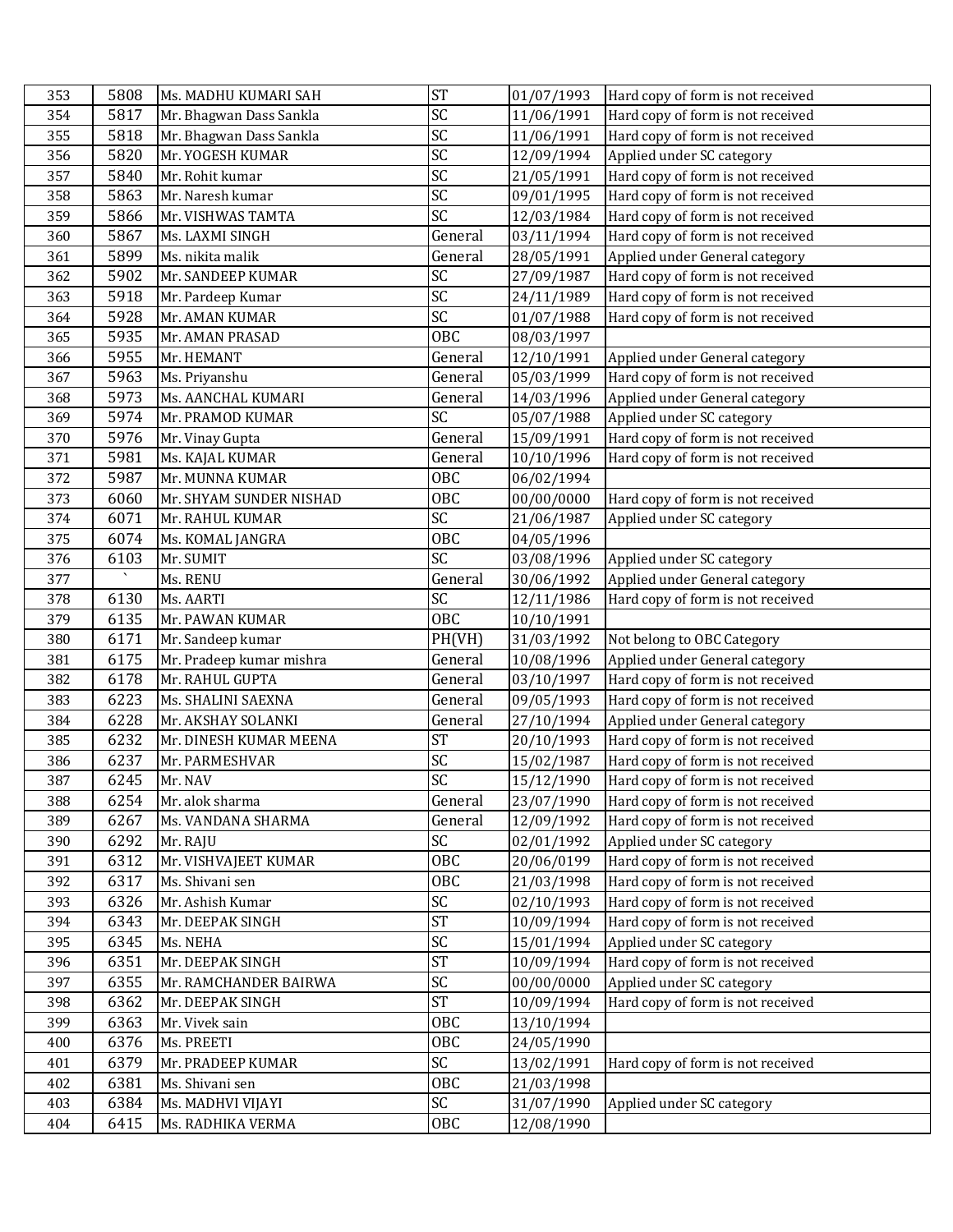| 405 | 6424 | Mr. amit kumar           | SC              | 15/01/1994 | Hard copy of form is not received      |
|-----|------|--------------------------|-----------------|------------|----------------------------------------|
| 406 | 6453 | Ms. NIDHI GULIA          | <b>OBC</b>      | 22/02/1990 | OBC certificate is not in Central List |
| 407 | 6488 | Ms. Damini               | General         | 24/08/1994 | Hard copy of form is not received      |
| 408 | 6494 | Mr. GHANSHYAM            | SC              | 01/12/1995 | Hard copy of form is not received      |
| 409 | 6502 | Mr. SURESH KUMAR         | SC              | 20/07/1989 | Hard copy of form is not received      |
| 410 | 6516 | Mr. RAJ KUMAR            | SC              | 22/09/1994 | Hard copy of form is not received      |
| 411 | 6521 | Ms. Neetu Mehta          | General         | 03/04/1992 | Hard copy of form is not received      |
| 412 | 6531 | Mr. Saroj                | SC              | 13/09/1988 | Hard copy of form is not received      |
| 413 | 6533 | Mr. TEJ PAL              | SC              | 05/04/1989 | Applied under SC category              |
| 414 | 6541 | Ms. AARUSHI KATHURIA     | General         | 27/07/1994 | Hard copy of form is not received      |
| 415 | 6545 | Mr. ASHOK KUMAR MEENA    | <b>ST</b>       | 10/07/1993 | Hard copy of form is not received      |
| 416 | 6554 | Mr. SANJEEV              | $\overline{SC}$ | 23/05/1993 | Applied under SC category              |
| 417 | 6588 | Ms. chanchal sharma      | General         | 12/01/1991 | Applied under General category         |
| 418 | 6610 | Mr. Amit Kumar Maurya    | General         | 11/12/1992 | Applied under General category         |
| 419 | 6612 | Mr. MRITYUNJAY MISHRA    | General         | 05/10/1991 | Applied under General category         |
| 420 | 6620 | Ms. RUPALI PANDEY        | General         | 28/08/1994 | Applied under General category         |
| 421 | 6624 | Ms. NEELAM PAL           | <b>OBC</b>      | 30/11/1992 |                                        |
| 422 | 6650 | Mr. PRAVESH KUMAR        | $\overline{SC}$ | 15/07/1996 | Hard copy of form is not received      |
| 423 | 6662 | Mr. KAUSHAL KUMAR        | SC              | 02/03/1994 | Hard copy of form is not received      |
| 424 | 6684 | Mr. jogindra kumar       | SC              | 14/07/1990 | Hard copy of form is not received      |
| 425 | 6687 | Ms. POONAM               | 0BC             | 08/02/1993 | Hard copy of form is not received      |
| 426 | 6688 | Ms. tanuja goyal         | General         | 18/05/1993 | Applied under General category         |
| 427 | 6745 | Ms. REENA PANDEY         | General         | 25/07/1999 | Applied under General category         |
| 428 | 6769 | Mr. ABHIMANYU KUMAR      | General         | 10/01/1997 | Hard copy of form is not received      |
| 429 | 6779 | Mr. SHADAB SALAHUDDIN    | <b>OBC</b>      | 01/02/1993 |                                        |
| 430 | 6812 | Ms. REENA                | <b>OBC</b>      | 04/08/1989 |                                        |
| 431 | 6873 | Ms. Krishna              | General         | 01/04/1998 | Hard copy of form is not received      |
| 432 | 6925 | Mr. ASHOK KUMAR          | <b>SC</b>       | 07/06/1988 | Hard copy of form is not received      |
| 433 | 6933 | Mr. MUKESH SAHU          | <b>OBC</b>      | 20/08/1982 | Hard copy of form is not received      |
| 434 | 6938 | Mr. ASHISH KUMAR         | SC              | 27/02/1993 | Applied under SC category              |
| 435 | 6939 | Ms. KARUNA CHAUHAN       | SC              | 15/09/1987 | Hard copy of form is not received      |
| 436 | 6944 | Mr. BIJENDER SINGH       | SC              | 04/05/1987 | Hard copy of form is not received      |
| 437 | 6955 | Ms. SAVITA               | SC              | 01/01/1995 | Hard copy of form is not received      |
| 438 | 6962 | Mr. tarkeshwar mandal    | <b>ST</b>       | 18/12/1992 | Hard copy of form is not received      |
| 439 | 6963 | Mr. kamlesh              | SC              | 04/08/1985 | Hard copy of form is not received      |
| 440 | 6997 | Ms. Nancy                | <b>OBC</b>      | 31/08/1990 |                                        |
| 441 | 7001 | Mr. ASIF                 | <b>OBC</b>      | 12/09/1997 | Hard copy of form is not received      |
| 442 | 7005 | Mr. MANOJ KUMAR          | <b>OBC</b>      | 10/07/1994 |                                        |
| 443 | 7018 | Mr. SAURAV PANCHAL       | 0BC             | 19/11/1992 | Caste Certificate is not attached      |
| 444 | 7036 | Mr. ANSHU BANSAL         | General         | 16/07/1997 | Applied under General category         |
| 445 | 7040 | Mr. VIKAS KUMAR BARMAN   | SC              | 22/04/1987 | Hard copy of form is not received      |
| 446 | 7042 | Ms. Sonia                | SC              | 23/08/1990 | Hard copy of form is not received      |
| 447 | 7046 | Mr. LOVELY KUMARI        | General         | 10/01/1995 | Applied under General category         |
| 448 | 7073 | Mr. Virender kumar       | SC              | 22/11/1995 | Hard copy of form is not received      |
| 449 | 7090 | Ms. CHANDNI              | OBC             | 01/04/1988 |                                        |
| 450 | 7098 | Mr. PANKAJ KUMAR         | <b>OBC</b>      | 17/03/1997 |                                        |
| 451 | 7108 | Ms. Sakshi Negi          | General         | 24/03/1996 | Applied under General category         |
| 452 | 7118 | Mr. VISHAL               | SC              | 08/11/1994 | Applied under SC category              |
| 453 | 7144 | Ms. AKANKSHA VISHWAKARMA | General         | 17/06/1997 | Applied under General category         |
| 454 | 7146 | Ms. Mallika VERMA        | General         | 02/07/1993 | Applied under General category         |
| 455 | 7176 | Mr. AJAY KUMAR           | SC              | 28/07/1996 | Hard copy of form is not received      |
| 456 | 7179 | Mr. AJAY DHANKHAR        | SC              | 22/02/1991 | Hard copy of form is not received      |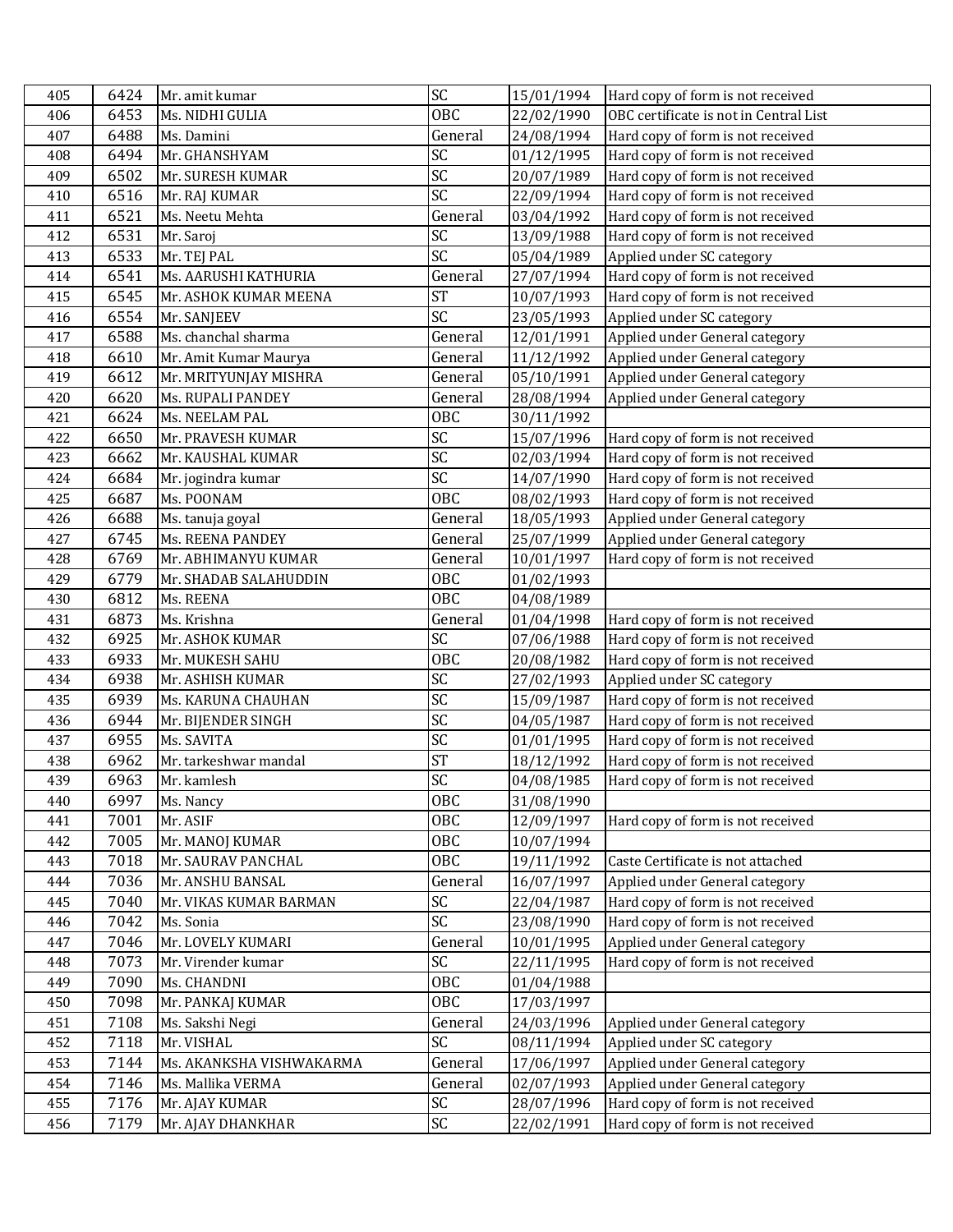| 457 | 7223 | Ms. NISHA YADAV                 | <b>OBC</b>      | 01/12/1992 | Hard copy of form is not received |
|-----|------|---------------------------------|-----------------|------------|-----------------------------------|
| 458 | 7238 | Mr. Sumit Kumar                 | General         | 01/06/1989 | Hard copy of form is not received |
| 459 | 7256 | Mr. NARENDRA                    | SC              | 02/02/1992 | Hard copy of form is not received |
| 460 | 7267 | Mr. mahaveer prasad             | SC              | 06/08/1992 | Hard copy of form is not received |
| 461 | 7285 | Ms. NISHA YADAV                 | <b>OBC</b>      | 01/12/1992 | Hard copy of form is not received |
| 462 | 7288 | Mr. SAURABH KAUSHIK             | General         | 11/05/1993 | Hard copy of form is not received |
| 463 | 7316 | Mr. MANJEET                     | SC              | 12/06/1993 | Applied under General category    |
| 464 | 7333 | Ms. MADHUMATI                   | General         | 17/06/1986 | Hard copy of form is not received |
| 465 | 7341 | Mr. RAJENDER KUJUR              | <b>ST</b>       | 02/01/1989 | Hard copy of form is not received |
| 466 | 7370 | Mr. MOHIT                       | SC              | 23/09/1995 | Applied under SC category         |
| 467 | 7393 | Ms. Preeti                      | General         | 10/07/1994 | Hard copy of form is not received |
| 468 | 7400 | Ms. Shiha                       | General         | 08/09/1996 | Hard copy of form is not received |
| 469 | 7437 | Ms. PRIYANKA DAHIYA             | <b>OBC</b>      | 26/03/1995 |                                   |
| 470 | 7541 | Ms. PRAJAPATI DIPIKA RAJESHBHAI | <b>OBC</b>      | 10/09/1995 | Hard copy of form is not received |
| 471 | 7545 | Mr. MOHIT SINGH                 | SC              | 25/08/1989 | Hard copy of form is not received |
| 472 | 7546 | Mr. Kushal                      | SC              | 08/08/1988 | Applied under SC category         |
| 473 | 7550 | Mr. Chander Shekhar             | SC              | 15/05/1996 | Applied under SC category         |
| 474 | 7570 | Ms. HARSHITA BANOUDHA           | $\overline{SC}$ | 02/12/1993 | Hard copy of form is not received |
| 475 | 7579 | Mr. MANDEEP                     | <b>OBC</b>      | 06/08/1994 |                                   |
| 476 | 7587 | Mr. SHALINI                     | SC              | 06/08/1993 | Applied under SC category         |
| 477 | 7598 | Mr. NAVEEN KUMAR                | SC              | 27/05/1994 | Hard copy of form is not received |
| 478 | 7613 | Ms. Isha kashyap                | <b>OBC</b>      | 28/11/1993 |                                   |
| 479 | 7633 | Mr. SHAMSHEER ALAM              | PH(HH)          | 10/01/1991 |                                   |
| 480 | 7636 | Mr. JAY JAY KUMAR               | General         | 05/07/1995 | Hard copy of form is not received |
| 481 | 7641 | Mr. ROHIT KUMAR                 | General         | 10/01/1994 | Applied under General category    |
| 482 | 7668 | Ms. Shikha                      | General         | 08/09/1996 | Applied under General category    |
| 483 | 7681 | Mr. AMBATI ASHOK KUMAR          | <b>ST</b>       | 18/03/1994 | Hard copy of form is not received |
| 484 | 7695 | Ms. Kiran Rawat                 | General         | 03/10/1992 | Hard copy of form is not received |
| 485 | 7710 | Mr. ARUN KUMAR                  | SC              | 14/03/1989 | Applied under SC category         |
| 486 | 7719 | Mr. MANISHA SAINI               | <b>OBC</b>      | 17/12/1996 | Hard copy of form is not received |
| 487 | 7751 | Mr. NORAT RANA                  | SC              | 24/04/1991 | Hard copy of form is not received |
| 488 | 7755 | Mr. MAHESH VERMA                | <b>OBC</b>      | 14/08/1988 |                                   |
| 489 | 7768 | Mr. DEEPAK KUMAR                | SC              | 18/11/1991 | Hard copy of form is not received |
| 490 | 7793 | Ms. Komal Rawat                 | General         | 11/12/1993 | Hard copy of form is not received |
| 491 | 7798 | Mr. MANISH KUMAR                | General         | 02/04/1993 | Hard copy of form is not received |
| 492 | 7822 | Mr. SUMIT KUMAR                 | SC              | 12/03/1995 | Applied under SC category         |
| 493 | 7823 | Mr. ROHIT                       | SC              | 02/08/1995 | Hard copy of form is not received |
| 494 | 7825 | Mr. BRIJESH KUMAR               | SC              | 02/11/1994 | Hard copy of form is not received |
| 495 | 7832 | Mr. DHANESH KUMAR               | SC              | 20/08/1993 | Hard copy of form is not received |
| 496 | 7842 | Mr. MANJEET KUMAR               | 0BC             | 13/09/1989 |                                   |
| 497 | 7854 | Mr. KAMLESH KUMAR TRIPATHI      | General         | 03/07/1990 | Applied under General category    |
| 498 | 7855 | Ms. Aakanksha bhardwaj          | General         | 12/12/1994 | Hard copy of form is not received |
| 499 | 7857 | Ms. SONAL YADAV                 | 0BC             | 23/10/1990 |                                   |
| 500 | 7861 | Ms. SWATI SEJWAL                | General         | 12/09/1993 | Hard copy of form is not received |
| 501 | 7887 | Mr. SHOBHIT BAUDH               | SC              | 05/10/1993 | Applied under SC category         |
| 502 | 7915 | Mr. Mayur                       | SC              | 06/08/1998 | Applied under SC category         |
| 503 | 7917 | Mr. Pankaj Kumar Maurya         | <b>OBC</b>      | 12/05/1998 | Caste Certificate is not attached |
| 504 | 7938 | Mr. Rahul kumar                 | SC              | 05/07/1998 | Hard copy of form is not received |
| 505 | 7962 | Mr. VINOD KUMAR PASWAN          | SC              | 16/06/1989 | Hard copy of form is not received |
| 506 | 7969 | Mr. RAVI KARAN                  | SC              | 10/07/1991 | Applied under SC category         |
| 507 | 7987 | Mr. RAVI KUMAR                  | <b>ST</b>       | 09/07/1991 | Hard copy of form is not received |
| 508 | 7992 | Mr. PAWAN KUMAR SONKAR          | <b>SC</b>       | 30/08/1985 | Hard copy of form is not received |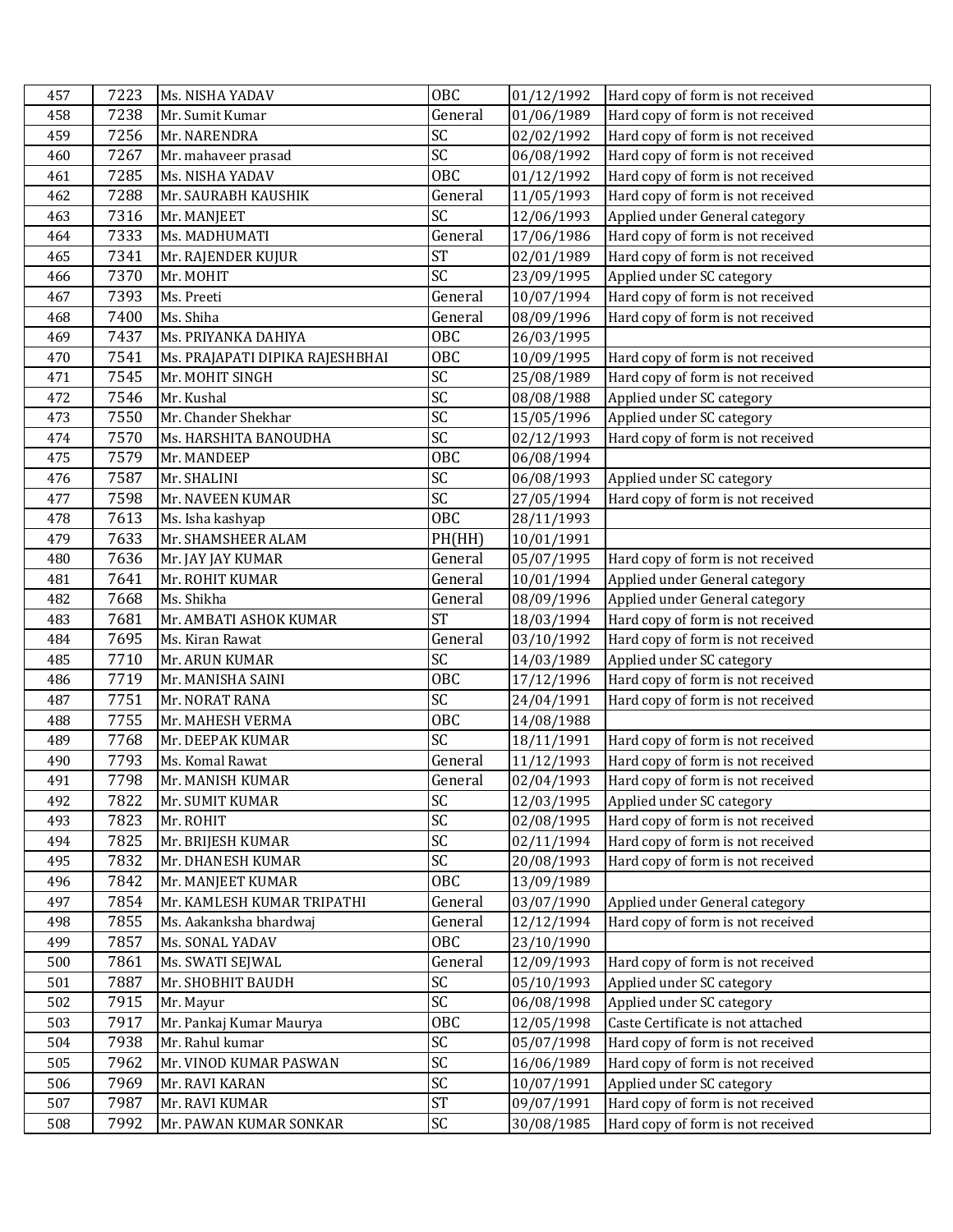| 509        | 8001         | Mr. KAMESH                             | SC              | 12/02/1995               | Hard copy of form is not received                              |
|------------|--------------|----------------------------------------|-----------------|--------------------------|----------------------------------------------------------------|
| 510        | 8009         | Ms. BABITA                             | <b>OBC</b>      | 23/07/1990               |                                                                |
| 511        | 8014         | Mr. NAVEEN KUMAR                       | OBC             | 01/05/1989               |                                                                |
| 512        | 8042         | Mr. ANURAG KUMAR                       | SC              | 10/06/1994               | Hard copy of form is not received                              |
| 513        | 8071         | Mr. ANURAG KUMAR                       | $\overline{SC}$ | 10/06/1994               | Applied under SC category                                      |
| 514        | 8073         | Mr. VIRENDRA VERMA                     | OBC             | 05/07/1991               |                                                                |
| 515        | 8078         | Mr. ANURAG KUMAR                       | SC              | 10/06/1994               | Hard copy of form is not received                              |
| 516        | 8091         | Mr. RAVI KUMAR                         | SC              | 08/04/1989               | Hard copy of form is not received                              |
| 517        | 8104         | Mr. Ankit Kukreja                      | PH(HH)          | 16/10/1991               | Hard copy of form is not received                              |
| 518        | 8206         | Mr. RAJENDRA KUMAR MAHAVAR             | SC              | 11/02/1993               | Hard copy of form is not received                              |
| 519        | 8214         | Mr. SUKHDEV SINGH                      | OBC             | 25/05/1993               | Hard copy of form is not received                              |
| 520        | 8223         | Mr. naresh kumar                       | <b>ST</b>       | 05/09/1993               | Hard copy of form is not received                              |
| 521        | 8227         | Mr. RAJAN KUMAR                        | SC              | 18/06/1997               | Hard copy of form is not received                              |
| 522        | 8235         | Mr. RAHUL KUMAR                        | SC              | 21/07/1997               | Hard copy of form is not received                              |
| 523        | 8238         | Mr. PRAVEEN KUMAR                      | <b>OBC</b>      | 00/00/0000               | Hard copy of form is not received                              |
| 524        | 8246         | Ms. ISHA NAYAL                         | General         | 01/08/1994               | Hard copy of form is not received                              |
| 525        | 8256         | Mr. RAHUL KUMAR                        | <b>ST</b>       | 09/03/1994               | Hard copy of form is not received                              |
| 526        | 8262         | Ms. Khushboo                           | OBC             | 09/07/1996               | Hard copy of form is not received                              |
| 527        | 8263         | Mr. RAJESH KUMAR                       | SC              | 01/02/1984               | Hard copy of form is not received                              |
| 528        | 8288         | Ms. ruchi rai                          | General         | 05/02/1993               | Applied under General category                                 |
| 529        | 8301         | Mr. ANIL KUMAR                         | SC              | 18/07/1992               | Applied under SC category                                      |
| 530        | 8321         | Mr. Govind Kumar                       | General         | 29/06/1988               | Applied under General category                                 |
| 531        | 8340         | Mr. RAJESH KACHNARE                    | SC              | 09/07/1987               | Hard copy of form is not received                              |
| 532        | 8356         | Mr. mohit                              | $\overline{SC}$ | 26/10/1997               | Hard copy of form is not received                              |
| 533        | 8370         | Mr. MANOJ KUMAR                        | $\overline{SC}$ | 24/08/1987               | Hard copy of form is not received                              |
| 534        | 8390         | Ms. Julie Kumari                       | <b>OBC</b>      | 19/12/1995               | Hard copy of form is not received                              |
| 535        | 8391         | Ms. DEEPA SINGH                        | SC              | 10/08/1989               | Applied under SC category                                      |
| 536        | 8393         | Mr. PRAVEEN KUMAR                      | OBC             | 05/07/1995               |                                                                |
| 537        | 8395         | Mr. PARMOD KUMAR                       | SC              | 26/11/1986               | Hard copy of form is not received                              |
| 538        | 8408         | Ms. KAVITA SHARMA                      | General         | 07/09/1992               | Hard copy of form is not received                              |
| 539        | 8411         | Ms. RUBBY RANI                         | $\overline{SC}$ | 09/09/1986               | Hard copy of form is not received                              |
| 540        | 8423         | Mr. B KRISHNA                          | PH(HH)          | 12/01/1991               | Hard copy of form is not received                              |
| 541        | 8435         | Mr. Sumit kumar                        | SC              | 10/01/1994               | Applied under SC category                                      |
| 542        | 8442         | Mr. roht                               | SC              | 01/07/1991               | Applied under SC category                                      |
| 543        | 8448         | Ms. KAVITA SHARMA                      | General         | 07/09/1992               | Applied under General category                                 |
| 544        | 8456         | Ms. gurpreet kaur                      | OBC             | 08/03/1990               |                                                                |
| 545        | 8459         | Mr. NIRAJ KUMAR                        | SC              | 15/06/1998               | Hard copy of form is not received                              |
| 546        | 8467         | Ms. RUBBY RANI                         |                 |                          |                                                                |
| 547        |              |                                        | SC              | 09/09/1986               | Applied under SC category                                      |
|            | 8477         | Ms. MAMTA                              | SC              | 26/07/1990               | Hard copy of form is not received                              |
| 548        | 8481         | Mr. RUPESH KUMAR                       | SC              | 30/12/1993               | Hard copy of form is not received                              |
| 549        | 8484         | Mr. NATHANIAL HEMBRAM                  | <b>ST</b>       | 03/03/1990               | Hard copy of form is not received                              |
| 550        | 8531         | Mr. RAKESH KUMAR                       | SC              | 10/01/1985               | Hard copy of form is not received                              |
| 551        | 8565         | Mr. SONU                               | $\overline{SC}$ | 23/10/1985               | Hard copy of form is not received                              |
| 552        | 8580         | Mr. sudarshan kumar anand              | <b>ST</b>       | 03/02/1995               | Hard copy of form is not received                              |
| 553        | 8597         | Mr. Sanjeet Kuamr                      | SC              | 30/03/1996               | Hard copy of form is not received                              |
| 554        | 8598         | Mr. DHARMENDER                         | SC              | 10/09/1990               | Hard copy of form is not received                              |
| 555        | 8622         | Ms. POOJA                              | SC              | 20/06/1992               | Hard copy of form is not received                              |
| 556        | 8658         | Mr. RAVI                               | $\overline{SC}$ | 07/01/1992               | Hard copy of form is not received                              |
| 557        | 8685         | Mr. UMESH KUMAR MANDAL                 | $\overline{SC}$ | 11/05/1996               | Applied under SC category                                      |
| 558        | 8688         | Ms. Ulka                               | General         | 17/11/1991               | Hard copy of form is not received                              |
| 559<br>560 | 8698<br>8707 | Mr. PARDEEP KUMAR<br>Mr. ASHWANI KUMAR | SC<br>SC        | 24/01/1989<br>12/04/1993 | Hard copy of form is not received<br>Applied under SC category |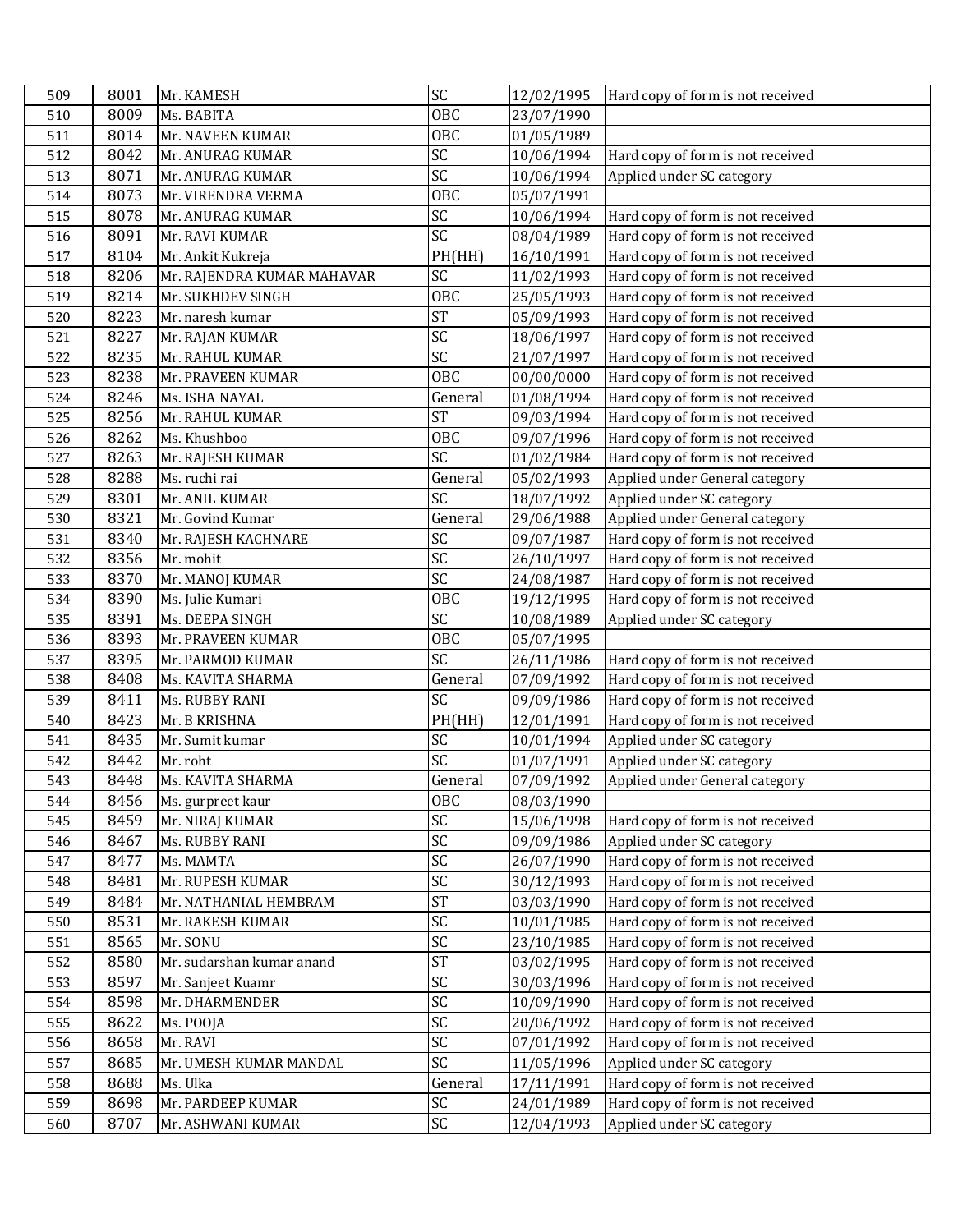| 561 | 8727 | Ms. RENUKA LAKHANPAL       | General                | 21/10/1991 | Hard copy of form is not received |
|-----|------|----------------------------|------------------------|------------|-----------------------------------|
| 562 | 8732 | Mr. Anuj Goyal             | General                | 07/11/1995 | Applied under General category    |
| 563 | 8777 | Mr. SOURAV KUMAR           | OBC                    | 14/03/1994 | Hard copy of form is not received |
| 564 | 8805 | Mr. PARDEEP KUMAR          | General                | 17/10/1991 | Hard copy of form is not received |
| 565 | 8819 | Mr. Ajay kumar             | General                | 07/12/1985 | Hard copy of form is not received |
| 566 | 8834 | Ms. EKTA                   | General                | 23/06/1996 | Applied under General category    |
| 567 | 8844 | Mr. RAMAVTAR               | OBC                    | 09/01/1997 |                                   |
| 568 | 8867 | Mr. ROHIT PAWAR            | SC                     | 12/02/1988 | Hard copy of form is not received |
| 569 | 8879 | Ms. Vibha                  | <b>ST</b>              | 10/05/1986 | Applied under ST category         |
| 570 | 8880 | Mr. SAURABH                | SC                     | 08/10/1992 | Hard copy of form is not received |
| 571 | 8884 | Mr. DEEPAK SAINI           | OBC                    | 28/08/1988 |                                   |
| 572 | 8898 | Ms. Aakansha Sundriyal     | General                | 08/05/1997 | Applied under General category    |
| 573 | 8908 | Mr. ASHISH KUMAR           | SC                     | 17/12/1995 | Hard copy of form is not received |
| 574 | 8924 | Ms. Sunita Kumari          | <b>ST</b>              | 30/04/1986 | Applied under ST category         |
| 575 | 8946 | Mr. VIJAY                  | General                | 06/05/1997 | Applied under General category    |
| 576 | 8958 | Mr. AJAY                   | General                | 17/02/1997 | Applied under General category    |
| 577 | 8966 | Ms. PUJA SAH               | General                | 18/10/1991 | Hard copy of form is not received |
| 578 | 8992 | Mr. BHANU PRATAP           | General                | 01/01/1997 | Hard copy of form is not received |
| 579 | 9013 | Ms. Meenakshi              | General                | 23/09/1993 | Hard copy of form is not received |
| 580 | 9024 | Mr. Prabhat Kumar Mahto    | <b>OBC</b>             | 20/01/2000 |                                   |
| 581 | 9049 | <b>Ms. AMITA KUMARI</b>    | OBC                    | 15/06/1988 | Hard copy of form is not received |
| 582 | 9051 | Mr. RAKESH MEENA           | <b>ST</b>              | 05/07/1995 | Hard copy of form is not received |
| 583 | 9068 | Mr. girish kanaujia        | SC                     | 02/10/1996 | Hard copy of form is not received |
| 584 | 9183 | Mr. Mohammad Kasim         | OBC                    | 10/10/1991 | Hard copy of form is not received |
| 585 | 9184 | Mr. AMIT KUMAR             | $\overline{\text{ST}}$ | 09/05/1993 | Hard copy of form is not received |
| 586 | 9188 | Mr. jatin aggarwal         | PH(HH)                 | 20/10/1996 | Hard copy of form is not received |
| 587 | 9202 | Mr. VIPIN PRASAD           | General                | 20/02/1995 | Hard copy of form is not received |
| 588 | 9219 | Mr. SUNIL KUMAR            | OBC                    | 27/06/1991 |                                   |
| 589 | 9222 | Mr. AMBRISH SHARMA         | General                | 02/01/1992 | Hard copy of form is not received |
| 590 | 9243 | Ms. urvashi tanwar         | General                | 10/12/1996 | Hard copy of form is not received |
| 591 | 9266 | Ms. SONIKA SHAH            | <b>ST</b>              | 30/04/1995 | Hard copy of form is not received |
| 592 | 9303 | Ms. Karuna Sharma          | PH(HH)                 | 10/02/1987 | Hard copy of form is not received |
| 593 | 9314 | Mr. Sanjeev sharma         | General                | 09/01/1993 | Applied under General category    |
| 594 | 9335 | Ms. ASHU YADAV             | <b>OBC</b>             | 08/01/1995 |                                   |
| 595 | 9339 | Ms. SWATI BANSAL           | OBC                    | 22/12/1993 |                                   |
| 596 | 9345 | Mr. PAWAN KUMAR            | SC                     | 11/08/1991 | Hard copy of form is not received |
| 597 | 9350 | Mr. Manjeet Singh          | SC                     | 23/07/1990 | Applied under SC category         |
| 598 | 9356 | Mr. ISHAN KAKRA            | General                | 20/08/1995 | Hard copy of form is not received |
| 599 | 9369 | Mr. ISHAN KAKRA            | General                | 20/08/1995 | Hard copy of form is not received |
| 600 | 9388 | Mr. DWARIKA PRASAD DHANERA | SC                     | 26/01/1993 | Hard copy of form is not received |
| 601 | 9404 | Mr. NITESH KUMAR MISHRA    | General                | 10/12/1994 | Hard copy of form is not received |
| 602 | 9440 | Mr. KRISHAN BUTOLIA        | SC                     | 16/11/1989 | Hard copy of form is not received |
| 603 | 9452 | Mr. JITENDER               | <b>ST</b>              | 14/08/1990 | Hard copy of form is not received |
| 604 | 9492 | Mr. GOURAV KUMAR           | General                | 16/01/1995 | Hard copy of form is not received |
| 605 | 9499 | Mr. CHETAN KUMAR           | SC                     | 02/10/1990 | Hard copy of form is not received |
| 606 | 9506 | Mr. MOHIT PAWAR            | General                | 12/06/1997 | Applied under General category    |
| 607 | 9508 | Mr. Eesh Kumar             | SC                     | 27/09/1985 | Hard copy of form is not received |
| 608 | 9517 | Ms. Neetu Sharma           | General                | 18/08/1991 | Applied under General category    |
| 609 | 9542 | Mr. VIJAY KUMAR            | SC                     | 29/01/1988 | Applied under SC category         |
| 610 | 9577 | Ms. Bharti                 | SC                     | 25/07/1991 | Hard copy of form is not received |
| 611 | 9585 | Ms. Bharti                 | SC                     | 25/11/1996 | Hard copy of form is not received |
| 612 | 9589 | Ms. Anita KUmari           | OBC                    | 06/01/1997 | Hard copy of form is not received |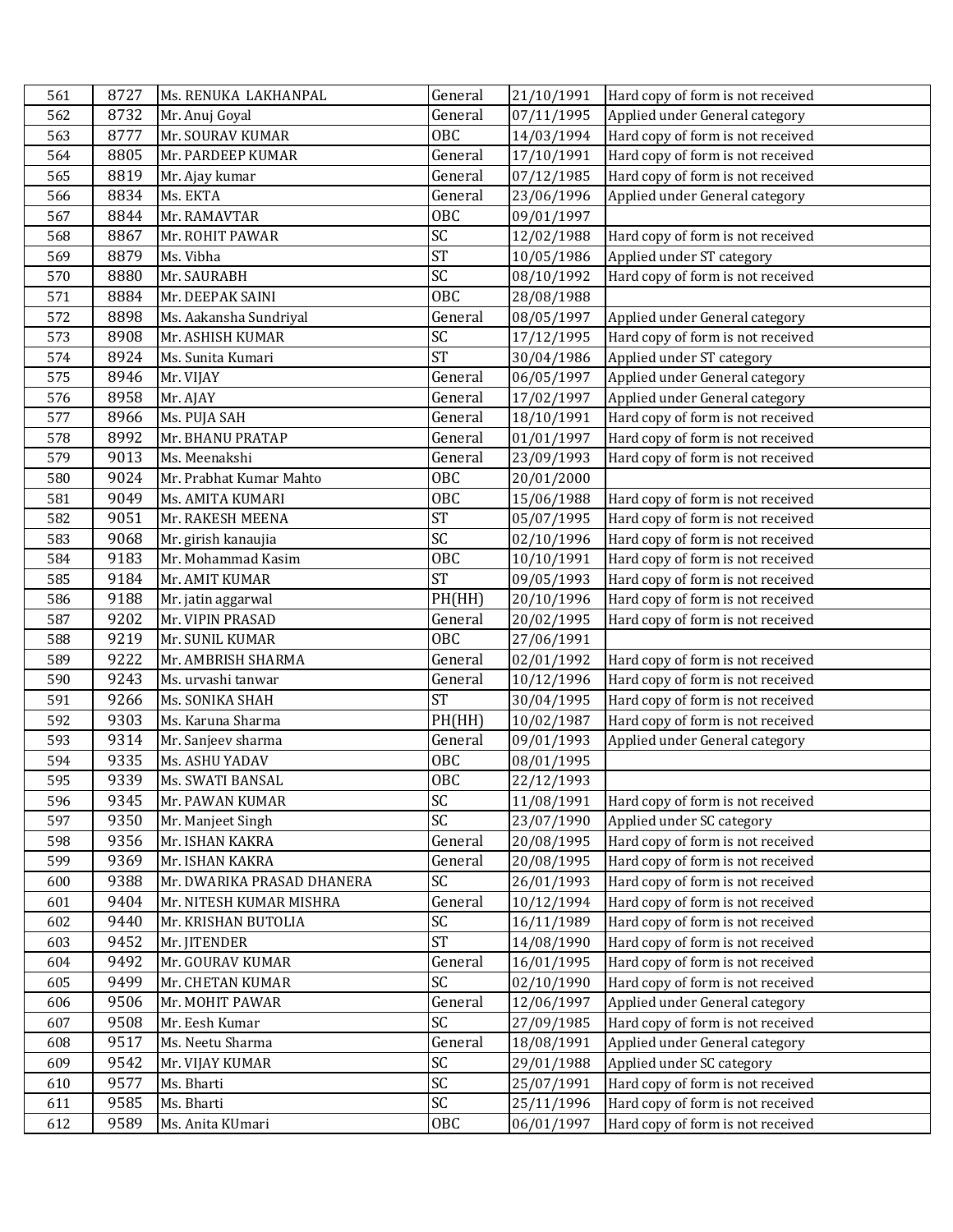| 613 | 9599  | Mr. RANDEEP SINGH         | SC              | 24/05/1991 | Hard copy of form is not received |
|-----|-------|---------------------------|-----------------|------------|-----------------------------------|
| 614 | 9609  | Mr. SHUBHAM CHAHAL        | General         | 11/07/1996 | Hard copy of form is not received |
| 615 | 9623  | Ms. ANJALI MANGAT         | General         | 07/11/1999 | Hard copy of form is not received |
| 616 | 9645  | Mr. JITENDER KUMAR        | <b>ST</b>       | 26/02/1994 | Hard copy of form is not received |
| 617 | 9659  | Ms. himakshi              | General         | 06/09/1991 | Hard copy of form is not received |
| 618 | 9715  | Mr. RAVIT KUMAR           | SC              | 20/09/1988 | Hard copy of form is not received |
| 619 | 9721  | Mr. Aditya Kumar Godha    | $\overline{SC}$ | 04/07/1993 | Hard copy of form is not received |
| 620 | 9722  | Mr. MOHD SHAHREYAR        | General         | 18/02/1994 | Hard copy of form is not received |
| 621 | 9729  | Ms. Sonika                | 0BC             | 15/05/1995 |                                   |
| 622 | 9730  | Mr. subash kumar nial     | SC              | 17/06/1990 | Hard copy of form is not received |
| 623 | 9732  | Ms. Sweta Kumari          | General         | 30/01/1995 | Hard copy of form is not received |
| 624 | 9740  | Ms. preeti                | General         | 10/03/1991 | Hard copy of form is not received |
| 625 | 9748  | Ms. JYOTI MALA            | PH(HH)          | 23/07/1994 | Hard copy of form is not received |
| 626 | 9788  | Mr. RAJU SHAH GOND        | <b>ST</b>       | 09/06/1995 | Hard copy of form is not received |
| 627 | 9793  | Mr. MOHAMMAD IRFAN        | General         | 13/05/1998 | Applied under General category    |
| 628 | 9807  | Mr. RAJENDRA PRASAD MEENA | <b>ST</b>       | 05/07/1996 | Hard copy of form is not received |
| 629 | 9808  | Mr. SHRAWAN KUMAR         | SC              | 28/07/1991 | Hard copy of form is not received |
| 630 | 9812  | Mr. DEEPAK                | General         | 06/07/1992 | Applied under General category    |
| 631 | 9819  | Ms. shahnaj               | <b>OBC</b>      | 05/11/1995 | Hard copy of form is not received |
| 632 | 9852  | Mr. VIKASH BAHUGUNA       | General         | 06/05/1998 | Applied under General category    |
| 633 | 9855  | Mr. AMIT SHARMA           | General         | 01/01/1989 | Hard copy of form is not received |
| 634 | 9856  | Ms. HIMANI                | General         | 04/06/1990 | Hard copy of form is not received |
| 635 | 9858  | Mr. ABHISHEK YADAV        | <b>OBC</b>      | 28/12/1998 |                                   |
| 636 | 9860  | Ms. rajni kaushik         | General         | 06/12/1987 | Hard copy of form is not received |
| 637 | 9872  | Ms. BHUMIKA               | General         | 07/06/1993 | Hard copy of form is not received |
| 638 | 9874  | Ms. BEENAVR               | OBC             | 01/04/1982 | Overage                           |
| 639 | 9885  | Mr. virender yadav        | General         | 13/10/1995 | Applied under General category    |
| 640 | 9888  | <b>Ms. ANITA MAURYA</b>   | OBC             | 18/03/1985 |                                   |
| 641 | 9902  | Ms. JYOTI BALA            | General         | 02/03/1992 | Hard copy of form is not received |
| 642 | 9919  | Mr. PRASHANT KUMAR        | SC              | 02/12/1994 | Applied under SC category         |
| 643 | 9930  | Ms. DIVYA CHOUDHARY       | General         | 24/08/1991 | Applied under General category    |
| 644 | 9945  | Ms. SHEFALI               | SC              | 05/10/1989 | Hard copy of form is not received |
| 645 | 9970  | Mr. MAYANK KUMAR          | SC              | 14/05/1989 | Hard copy of form is not received |
| 646 | 9995  | Ms. Anju                  | <b>ST</b>       | 11/12/1997 | Hard copy of form is not received |
| 647 |       | 10004 Mr. NIKHIL KUMAR    | OBC             | 18/12/1998 | Hard copy of form is not received |
| 648 |       | 10010 Mr. VINAY SHARMA    | General         | 18/10/1997 | Hard copy of form is not received |
| 649 | 10030 | Mr. ARVIND KUMAR          | SC              | 22/10/1990 | Applied under SC category         |
| 650 | 10049 | Ms. RANI FATIMA           | General         | 16/08/1994 | Hard copy of form is not received |
| 651 | 10051 | Mr. PINKU KUMAR           | SC              | 01/01/1991 | Hard copy of form is not received |
| 652 | 10088 | Mr. LEKH RAJ              | OBC             | 27/11/1991 |                                   |
| 653 | 10112 | Mr. AKASH SIROHI          | General         | 30/06/1999 | Hard copy of form is not received |
| 654 | 10121 | Ms. RENU                  | General         | 24/10/1993 | Applied under General category    |
| 655 | 10141 | Ms. INDU MANI             | General         | 07/08/1991 | Applied under General category    |
| 656 |       | 10225 Mr. HIMANSHU SINGH  | General         | 22/11/1997 | Hard copy of form is not received |
| 657 | 10231 | Ms. MEENU GOLA PRAJAPATI  | General         | 10/08/1992 | Hard copy of form is not received |
| 658 | 10237 | Ms. FIONA RAMESH          | OBC             | 20/11/1994 |                                   |
| 659 | 10273 | Ms. jaspreet              | 0BC             | 12/09/1990 |                                   |
| 660 | 10289 | Ms. NEHA CHOUDHARY        | SC              | 01/11/1989 | Hard copy of form is not received |
| 661 | 10296 | Mr. Abhishek Singh        | General         | 29/11/1999 | Applied under General category    |
| 662 | 10350 | Mr. Lallan Kumar          | General         | 07/11/1991 | Applied under General category    |
| 663 | 10374 | Mr. SAHIL PRAKASH         | SC              | 16/06/1998 | Hard copy of form is not received |
|     | 10380 | Mr. SANDEEP SINGH         | <b>SC</b>       | 02/02/1995 | Hard copy of form is not received |
| 664 |       |                           |                 |            |                                   |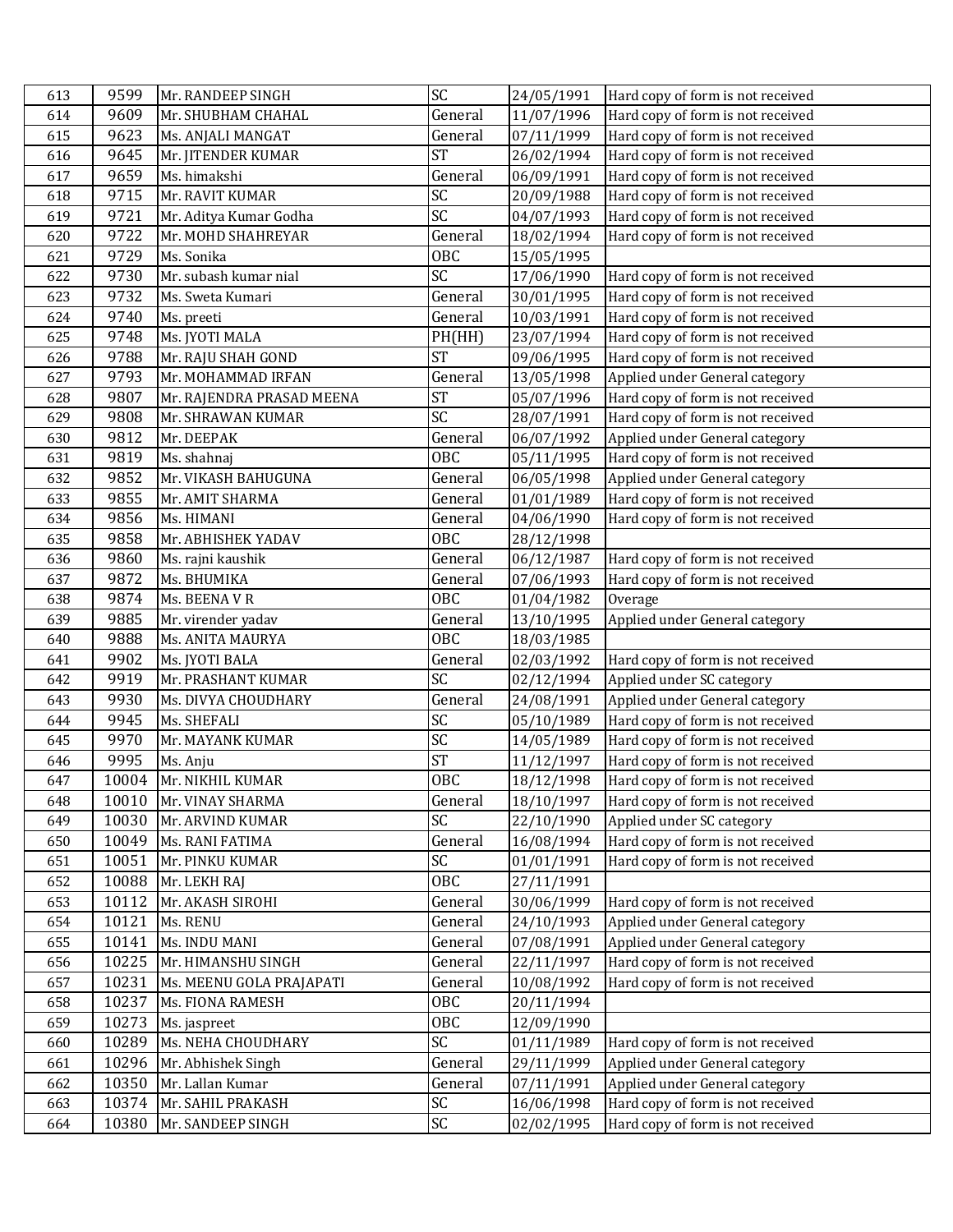| 665 |       | 10406 Mr. HEMLATA RANI           | SC         | 20/12/1989 | Hard copy of form is not received |
|-----|-------|----------------------------------|------------|------------|-----------------------------------|
| 666 |       | 10415 Mr. RISHABH YADAV          | OBC        | 27/06/1997 |                                   |
| 667 |       | 10416 Mr. PULKIT YADAV           | OBC        | 16/12/1992 |                                   |
| 668 |       | 10418 Mr. Nishkarsh srivastava   | PH(OH)     | 01/07/1987 | Hard copy of form is not received |
| 669 | 10431 | Mr. DHANANJAY KUMAR              | SC         | 05/01/1991 | Hard copy of form is not received |
| 670 | 10452 | Mr. Piyush Chauhan               | PH(VH)     | 01/07/1995 | Hard copy of form is not received |
| 671 | 10467 | Mr. neetu sharma                 | General    | 17/11/1992 | Hard copy of form is not received |
| 672 | 10478 | Mr. YATIN                        | General    | 05/05/1992 | Applied under General category    |
| 673 | 10493 | Mr. DEVENDER KUMAR               | General    | 17/06/1994 | Hard copy of form is not received |
| 674 | 10494 | Mr. DEEPAK SOLANKI               | SC         | 12/01/1992 | Applied under SC category         |
| 675 | 10495 | Mr. ABHAY KUMAR                  | General    | 20/02/1996 | Hard copy of form is not received |
| 676 | 10500 | Ms. komal                        | OBC        | 27/10/1991 |                                   |
| 677 | 10505 | Mr. LALIT KUMAR NARAYAN          | SC         | 30/07/1994 | Hard copy of form is not received |
| 678 | 10555 | Mr. AMIT KUMAR                   | General    | 09/05/1993 | Hard copy of form is not received |
| 679 | 10571 | Mr. GAURAV KUMAR                 | SC         | 21/07/1989 | Applied under SC category         |
| 680 | 10578 | Mr. Amit Kumar                   | SC         | 00/00/0000 | Hard copy of form is not received |
| 681 | 10592 | Ms. SEEMA KUMARI                 | <b>ST</b>  | 16/09/1990 | Hard copy of form is not received |
| 682 | 10607 | Mr. JAGDISH CHAND TIWARI         | General    | 19/08/1991 | Hard copy of form is not received |
| 683 | 10608 | Mr. Vijay Pal                    | SC         | 01/08/1987 | Hard copy of form is not received |
| 684 | 10612 | Ms. SHIVANI                      | SC         | 06/08/1996 | Hard copy of form is not received |
| 685 | 10622 | Mr. Amit Kumar                   | SC         | 25/07/1990 | Applied under SC category         |
| 686 | 10628 | Ms. Pritika Bhargava             | General    | 22/03/1979 | Hard copy of form is not received |
| 687 | 10632 | Ms. SEEMA KUMARI                 | <b>ST</b>  | 16/09/1990 | Hard copy of form is not received |
| 688 | 10646 | Mr. DEEPAK                       | OBC        | 02/11/1995 | Hard copy of form is not received |
| 689 | 10660 | Mr. SAHIL DAGAR                  | General    | 08/09/1997 | Applied under General category    |
| 690 | 10671 | Mr. Anil Kumar                   | SC         | 12/10/1989 | Applied under SC category         |
| 691 | 10681 | Mr. SONU KUMAR                   | SC         | 01/02/1990 | Hard copy of form is not received |
| 692 | 10687 | Mr. JITENDER                     | SC         | 04/06/1990 | Hard copy of form is not received |
| 693 | 10723 | Ms. NEELAM                       | General    | 12/01/1992 | Hard copy of form is not received |
| 694 | 10725 | Mr. ASHISH KUMAR RANA            | General    | 18/12/1993 | Applied under General category    |
| 695 | 10726 | Mr. VIRESH KUMAR                 | General    | 03/03/1995 | Applied under General category    |
| 696 | 10727 | Mr. CHANDAN KUMAR                | SC         | 28/03/1991 | Applied under SC category         |
| 697 | 10734 | Mr. BITTOO KUMAR                 | General    | 14/11/1988 | Hard copy of form is not received |
| 698 | 10743 | Mr. VIKAS SHARMA                 | General    | 25/07/1977 | Hard copy of form is not received |
| 699 |       | 10763 Mr. Deepak                 | SC         | 23/08/1992 | Hard copy of form is not received |
| 700 | 10797 | Mr. RAMAVTAR                     | SC         | 05/10/1990 | Hard copy of form is not received |
| 701 | 10801 | Ms. jyoti sharma                 | General    | 18/05/1992 | Hard copy of form is not received |
| 702 | 10807 | Mr. ROSHNI                       | SC         | 25/06/1994 | Hard copy of form is not received |
| 703 | 10814 | Mr. MOHIT YADAV                  | <b>OBC</b> | 17/12/1992 |                                   |
| 704 | 10838 | Ms. Preeti                       | General    | 27/12/1994 | Hard copy of form is not received |
| 705 | 10844 | Mr. VIKAS                        | General    | 05/07/1991 | Hard copy of form is not received |
| 706 | 10862 | Ms. monika rani                  | SC         | 19/01/1994 | Hard copy of form is not received |
| 707 | 10872 | Mr. ZEETENDRA SINGH              | General    | 25/06/1991 | Applied under General category    |
| 708 | 10889 | Mr. DINESH                       | <b>OBC</b> | 24/08/1994 |                                   |
| 709 | 10903 | Ms. rajani devi                  | <b>OBC</b> | 02/09/1988 | Hard copy of form is not received |
| 710 | 10923 | Ms. Tanya Sahni                  | General    | 22/08/1993 | Hard copy of form is not received |
| 711 | 10929 | Mr. Vikas Pandey                 | General    | 22/08/1983 | Hard copy of form is not received |
| 712 | 10945 | Ms. poonam sharma                | General    | 24/09/1995 | Hard copy of form is not received |
| 713 | 10950 | Ms. BHUVNESHWARI                 | OBC        | 06/09/1992 |                                   |
| 714 | 10958 | Mr. HARENDER SINGH               | SC         | 15/12/1987 | Hard copy of form is not received |
| 715 | 10959 | Mr. HARISH KUMAR                 | SC         | 03/07/1991 | Hard copy of form is not received |
| 716 | 10978 | Mr. RATHOD RAHULKUMAR DEVAJIBHAI | <b>SC</b>  | 01/06/1991 | Hard copy of form is not received |
|     |       |                                  |            |            |                                   |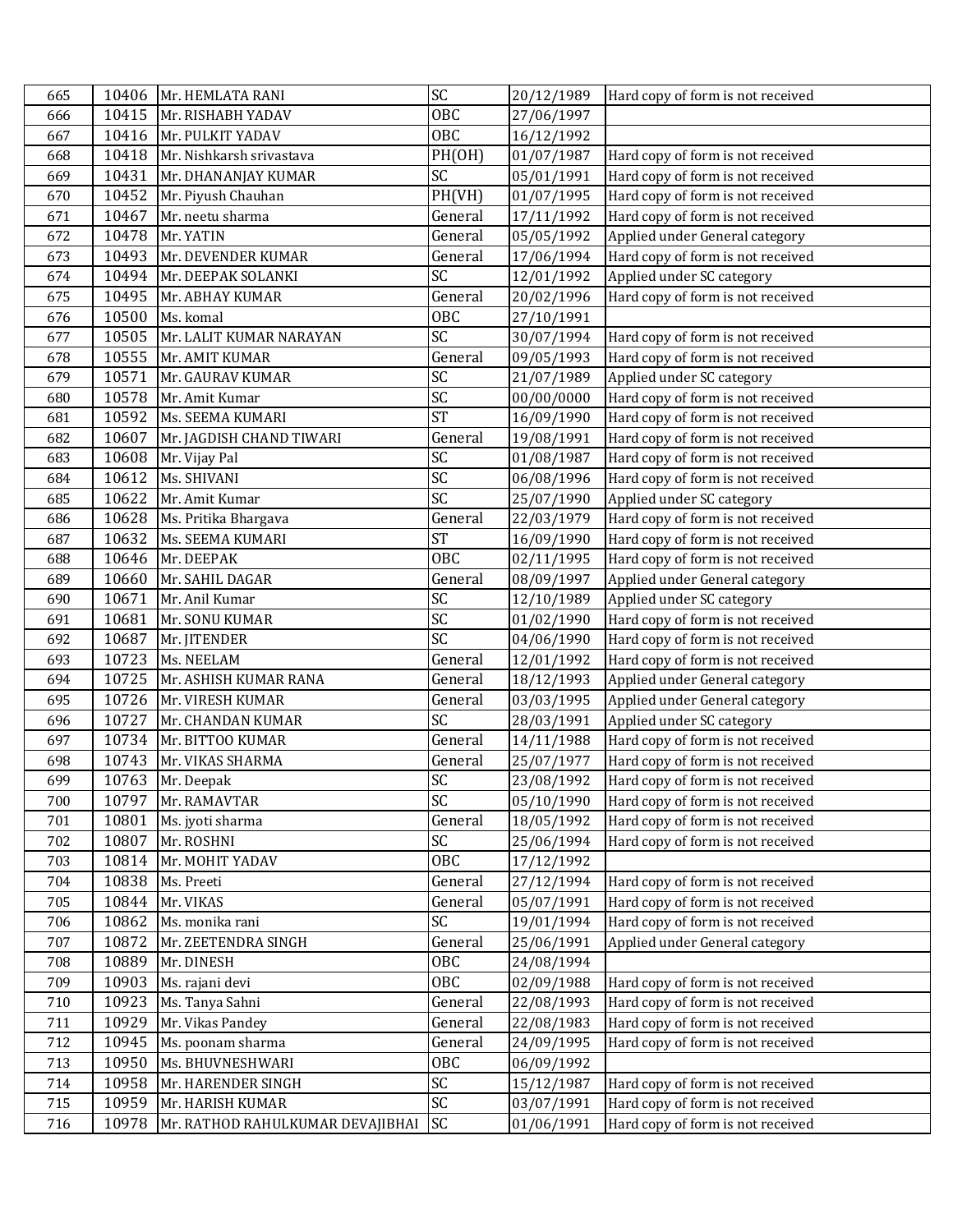| <b>OBC</b><br>15/09/1996<br>718<br>11030<br>Mr. MD EHSHAN ANSARI<br>SC<br>719<br>11048<br>Ms. MONIKA<br>Applied under SC category<br>02/12/1988<br>OBC<br>11081<br>720<br>Ms. POOJA KUMARI<br>09/05/1995<br>OBC<br>11095<br>Ms. NEHA YADAV<br>05/01/1990<br>721<br>722<br>11096<br>Mr. Ramesh Kumar Mishra<br>General<br>Hard copy of form is not received<br>18/06/1988<br>SC<br>723<br>11104<br>Hard copy of form is not received<br>Mr. OMVEER<br>01/06/1998<br>SC<br>11105<br>30/06/1990<br>Applied under SC category<br>724<br>Mr. BIBEKANANDA ROY<br>OBC<br>11121<br>Cast Certificate is not visible<br>725<br>Mr. abubakar siddiqui<br>02/03/1991<br>11142<br><b>OBC</b><br>25/05/1989<br>Hard copy of form is not received<br>726<br>Mr. SREEKANTH P B<br>$\overline{OBC}$<br>11146 Mr. VIRENDRA KUMAR<br>Caste certificate is not attached<br>727<br>08/07/1995<br>11151<br>PH(HH)<br>Hard copy of form is not received<br>728<br>Mr. Rahul Bhola<br>07/08/1992<br><b>OBC</b><br>Caste certificate is not attached<br>729<br>11158<br>Ms. BABITA KUMARY<br>04/10/1992<br><b>OBC</b><br>730<br>11184<br>Ms. KHUSHBOO<br>05/07/1997<br>General<br>731<br>11189<br>Mr. ANIL KUMAR<br>09/02/1994<br>Hard copy of form is not received<br>732<br>11193<br>Applied under General category<br>Mr. SAGAR<br>General<br>10/06/1999<br>SC<br>11205<br>733<br>Mr. NIKHIL JOLLY<br>16/03/1998<br>Hard copy of form is not received<br>$\overline{SC}$<br>11211<br>Hard copy of form is not received<br>02/07/1985<br>734<br>Mr. RAJEEV KUMAR<br>11212<br>735<br>Ms. kavita kumari<br>13/03/1991<br>Hard copy of form is not received<br>General<br>736<br>11216<br>General<br>11/06/1996<br>Applied under General category<br>Mr. SHIVANI GAUTAM<br>SC<br>737<br>11233<br>Mr. Ieshevar lal mahawar<br>08/07/1991<br>Hard copy of form is not received |  |
|----------------------------------------------------------------------------------------------------------------------------------------------------------------------------------------------------------------------------------------------------------------------------------------------------------------------------------------------------------------------------------------------------------------------------------------------------------------------------------------------------------------------------------------------------------------------------------------------------------------------------------------------------------------------------------------------------------------------------------------------------------------------------------------------------------------------------------------------------------------------------------------------------------------------------------------------------------------------------------------------------------------------------------------------------------------------------------------------------------------------------------------------------------------------------------------------------------------------------------------------------------------------------------------------------------------------------------------------------------------------------------------------------------------------------------------------------------------------------------------------------------------------------------------------------------------------------------------------------------------------------------------------------------------------------------------------------------------------------------------------------------------------------------------------------------------------------------------------------|--|
|                                                                                                                                                                                                                                                                                                                                                                                                                                                                                                                                                                                                                                                                                                                                                                                                                                                                                                                                                                                                                                                                                                                                                                                                                                                                                                                                                                                                                                                                                                                                                                                                                                                                                                                                                                                                                                                    |  |
|                                                                                                                                                                                                                                                                                                                                                                                                                                                                                                                                                                                                                                                                                                                                                                                                                                                                                                                                                                                                                                                                                                                                                                                                                                                                                                                                                                                                                                                                                                                                                                                                                                                                                                                                                                                                                                                    |  |
|                                                                                                                                                                                                                                                                                                                                                                                                                                                                                                                                                                                                                                                                                                                                                                                                                                                                                                                                                                                                                                                                                                                                                                                                                                                                                                                                                                                                                                                                                                                                                                                                                                                                                                                                                                                                                                                    |  |
|                                                                                                                                                                                                                                                                                                                                                                                                                                                                                                                                                                                                                                                                                                                                                                                                                                                                                                                                                                                                                                                                                                                                                                                                                                                                                                                                                                                                                                                                                                                                                                                                                                                                                                                                                                                                                                                    |  |
|                                                                                                                                                                                                                                                                                                                                                                                                                                                                                                                                                                                                                                                                                                                                                                                                                                                                                                                                                                                                                                                                                                                                                                                                                                                                                                                                                                                                                                                                                                                                                                                                                                                                                                                                                                                                                                                    |  |
|                                                                                                                                                                                                                                                                                                                                                                                                                                                                                                                                                                                                                                                                                                                                                                                                                                                                                                                                                                                                                                                                                                                                                                                                                                                                                                                                                                                                                                                                                                                                                                                                                                                                                                                                                                                                                                                    |  |
|                                                                                                                                                                                                                                                                                                                                                                                                                                                                                                                                                                                                                                                                                                                                                                                                                                                                                                                                                                                                                                                                                                                                                                                                                                                                                                                                                                                                                                                                                                                                                                                                                                                                                                                                                                                                                                                    |  |
|                                                                                                                                                                                                                                                                                                                                                                                                                                                                                                                                                                                                                                                                                                                                                                                                                                                                                                                                                                                                                                                                                                                                                                                                                                                                                                                                                                                                                                                                                                                                                                                                                                                                                                                                                                                                                                                    |  |
|                                                                                                                                                                                                                                                                                                                                                                                                                                                                                                                                                                                                                                                                                                                                                                                                                                                                                                                                                                                                                                                                                                                                                                                                                                                                                                                                                                                                                                                                                                                                                                                                                                                                                                                                                                                                                                                    |  |
|                                                                                                                                                                                                                                                                                                                                                                                                                                                                                                                                                                                                                                                                                                                                                                                                                                                                                                                                                                                                                                                                                                                                                                                                                                                                                                                                                                                                                                                                                                                                                                                                                                                                                                                                                                                                                                                    |  |
|                                                                                                                                                                                                                                                                                                                                                                                                                                                                                                                                                                                                                                                                                                                                                                                                                                                                                                                                                                                                                                                                                                                                                                                                                                                                                                                                                                                                                                                                                                                                                                                                                                                                                                                                                                                                                                                    |  |
|                                                                                                                                                                                                                                                                                                                                                                                                                                                                                                                                                                                                                                                                                                                                                                                                                                                                                                                                                                                                                                                                                                                                                                                                                                                                                                                                                                                                                                                                                                                                                                                                                                                                                                                                                                                                                                                    |  |
|                                                                                                                                                                                                                                                                                                                                                                                                                                                                                                                                                                                                                                                                                                                                                                                                                                                                                                                                                                                                                                                                                                                                                                                                                                                                                                                                                                                                                                                                                                                                                                                                                                                                                                                                                                                                                                                    |  |
|                                                                                                                                                                                                                                                                                                                                                                                                                                                                                                                                                                                                                                                                                                                                                                                                                                                                                                                                                                                                                                                                                                                                                                                                                                                                                                                                                                                                                                                                                                                                                                                                                                                                                                                                                                                                                                                    |  |
|                                                                                                                                                                                                                                                                                                                                                                                                                                                                                                                                                                                                                                                                                                                                                                                                                                                                                                                                                                                                                                                                                                                                                                                                                                                                                                                                                                                                                                                                                                                                                                                                                                                                                                                                                                                                                                                    |  |
|                                                                                                                                                                                                                                                                                                                                                                                                                                                                                                                                                                                                                                                                                                                                                                                                                                                                                                                                                                                                                                                                                                                                                                                                                                                                                                                                                                                                                                                                                                                                                                                                                                                                                                                                                                                                                                                    |  |
|                                                                                                                                                                                                                                                                                                                                                                                                                                                                                                                                                                                                                                                                                                                                                                                                                                                                                                                                                                                                                                                                                                                                                                                                                                                                                                                                                                                                                                                                                                                                                                                                                                                                                                                                                                                                                                                    |  |
|                                                                                                                                                                                                                                                                                                                                                                                                                                                                                                                                                                                                                                                                                                                                                                                                                                                                                                                                                                                                                                                                                                                                                                                                                                                                                                                                                                                                                                                                                                                                                                                                                                                                                                                                                                                                                                                    |  |
|                                                                                                                                                                                                                                                                                                                                                                                                                                                                                                                                                                                                                                                                                                                                                                                                                                                                                                                                                                                                                                                                                                                                                                                                                                                                                                                                                                                                                                                                                                                                                                                                                                                                                                                                                                                                                                                    |  |
|                                                                                                                                                                                                                                                                                                                                                                                                                                                                                                                                                                                                                                                                                                                                                                                                                                                                                                                                                                                                                                                                                                                                                                                                                                                                                                                                                                                                                                                                                                                                                                                                                                                                                                                                                                                                                                                    |  |
| SC<br>11255<br>Applied under SC category<br>738<br>Mr. Harish Kumar<br>16/02/1992                                                                                                                                                                                                                                                                                                                                                                                                                                                                                                                                                                                                                                                                                                                                                                                                                                                                                                                                                                                                                                                                                                                                                                                                                                                                                                                                                                                                                                                                                                                                                                                                                                                                                                                                                                  |  |
| <b>ST</b><br>11256<br>Hard copy of form is not received<br>739<br>Mr. MADHU SUDAN SHYAM<br>30/08/1994                                                                                                                                                                                                                                                                                                                                                                                                                                                                                                                                                                                                                                                                                                                                                                                                                                                                                                                                                                                                                                                                                                                                                                                                                                                                                                                                                                                                                                                                                                                                                                                                                                                                                                                                              |  |
| $\overline{SC}$<br>11282<br>Hard copy of form is not received<br>10/04/1986<br>740<br>Mr. MANOJ KUMAR                                                                                                                                                                                                                                                                                                                                                                                                                                                                                                                                                                                                                                                                                                                                                                                                                                                                                                                                                                                                                                                                                                                                                                                                                                                                                                                                                                                                                                                                                                                                                                                                                                                                                                                                              |  |
| OBC<br>11289<br>741<br>Ms. POOJA VERMA<br>10/02/1989                                                                                                                                                                                                                                                                                                                                                                                                                                                                                                                                                                                                                                                                                                                                                                                                                                                                                                                                                                                                                                                                                                                                                                                                                                                                                                                                                                                                                                                                                                                                                                                                                                                                                                                                                                                               |  |
| SC<br>11296<br>Mr. PRADEEP SAGAR<br>Applied under SC category<br>742<br>25/03/1986                                                                                                                                                                                                                                                                                                                                                                                                                                                                                                                                                                                                                                                                                                                                                                                                                                                                                                                                                                                                                                                                                                                                                                                                                                                                                                                                                                                                                                                                                                                                                                                                                                                                                                                                                                 |  |
| 11297<br>General<br>05/05/1992<br>Hard copy of form is not received<br>743<br>Ms. PRIYANKA PANDEY                                                                                                                                                                                                                                                                                                                                                                                                                                                                                                                                                                                                                                                                                                                                                                                                                                                                                                                                                                                                                                                                                                                                                                                                                                                                                                                                                                                                                                                                                                                                                                                                                                                                                                                                                  |  |
| SC<br>11323<br>744<br>Mr. JITENDER<br>25/08/1988<br>Applied under SC category                                                                                                                                                                                                                                                                                                                                                                                                                                                                                                                                                                                                                                                                                                                                                                                                                                                                                                                                                                                                                                                                                                                                                                                                                                                                                                                                                                                                                                                                                                                                                                                                                                                                                                                                                                      |  |
| SC<br>11365<br>Mr. MOHIT KUMAR<br>19/02/1994<br>Hard copy of form is not received<br>745                                                                                                                                                                                                                                                                                                                                                                                                                                                                                                                                                                                                                                                                                                                                                                                                                                                                                                                                                                                                                                                                                                                                                                                                                                                                                                                                                                                                                                                                                                                                                                                                                                                                                                                                                           |  |
| <b>ST</b><br>11413<br>06/12/1993<br>Hard copy of form is not received<br>746<br>Mr. RAHUL KUMAR                                                                                                                                                                                                                                                                                                                                                                                                                                                                                                                                                                                                                                                                                                                                                                                                                                                                                                                                                                                                                                                                                                                                                                                                                                                                                                                                                                                                                                                                                                                                                                                                                                                                                                                                                    |  |
| SC<br>747<br>11431<br>Hard copy of form is not received<br>Mr. PRAVEEN KUMAR GARG<br>04/07/1989                                                                                                                                                                                                                                                                                                                                                                                                                                                                                                                                                                                                                                                                                                                                                                                                                                                                                                                                                                                                                                                                                                                                                                                                                                                                                                                                                                                                                                                                                                                                                                                                                                                                                                                                                    |  |
| SC<br>11451<br>Hard copy of form is not received<br>748<br>Mr. Amit<br>15/04/1995                                                                                                                                                                                                                                                                                                                                                                                                                                                                                                                                                                                                                                                                                                                                                                                                                                                                                                                                                                                                                                                                                                                                                                                                                                                                                                                                                                                                                                                                                                                                                                                                                                                                                                                                                                  |  |
| OBC<br>11479<br>Mr. PRADEEP KUMAR PATEL<br>15/12/1999<br>749                                                                                                                                                                                                                                                                                                                                                                                                                                                                                                                                                                                                                                                                                                                                                                                                                                                                                                                                                                                                                                                                                                                                                                                                                                                                                                                                                                                                                                                                                                                                                                                                                                                                                                                                                                                       |  |
| OBC<br>11482<br>750<br>Ms. PARUL KADYAN<br>07/08/1997<br>Hard copy of form is not received                                                                                                                                                                                                                                                                                                                                                                                                                                                                                                                                                                                                                                                                                                                                                                                                                                                                                                                                                                                                                                                                                                                                                                                                                                                                                                                                                                                                                                                                                                                                                                                                                                                                                                                                                         |  |
| PH(OH)<br>24/08/1985<br>Hard copy of form is not received<br>751<br>11483 Mr. Suresh Singh Bhandari                                                                                                                                                                                                                                                                                                                                                                                                                                                                                                                                                                                                                                                                                                                                                                                                                                                                                                                                                                                                                                                                                                                                                                                                                                                                                                                                                                                                                                                                                                                                                                                                                                                                                                                                                |  |
| OBC<br>Hard copy of form is not received<br>752<br>11484<br>Ms. USHA PAL<br>15/01/1992                                                                                                                                                                                                                                                                                                                                                                                                                                                                                                                                                                                                                                                                                                                                                                                                                                                                                                                                                                                                                                                                                                                                                                                                                                                                                                                                                                                                                                                                                                                                                                                                                                                                                                                                                             |  |
| <b>OBC</b><br>11485<br>Mr. Pradeep Kumar<br>15/07/1991<br>Hard copy of form is not received<br>753                                                                                                                                                                                                                                                                                                                                                                                                                                                                                                                                                                                                                                                                                                                                                                                                                                                                                                                                                                                                                                                                                                                                                                                                                                                                                                                                                                                                                                                                                                                                                                                                                                                                                                                                                 |  |
| <b>OBC</b><br>11488<br>754<br>Ms. USHA PAL<br>15/01/1992                                                                                                                                                                                                                                                                                                                                                                                                                                                                                                                                                                                                                                                                                                                                                                                                                                                                                                                                                                                                                                                                                                                                                                                                                                                                                                                                                                                                                                                                                                                                                                                                                                                                                                                                                                                           |  |
| 11533<br>PH(OH)<br>Hard copy of form is not received<br>755<br>Mr. ROHIT KUMAR<br>05/05/1986                                                                                                                                                                                                                                                                                                                                                                                                                                                                                                                                                                                                                                                                                                                                                                                                                                                                                                                                                                                                                                                                                                                                                                                                                                                                                                                                                                                                                                                                                                                                                                                                                                                                                                                                                       |  |
| 11538<br>General<br>22/11/1997<br>Applied under General category<br>756<br>Mr. HIMANSHU SINGH                                                                                                                                                                                                                                                                                                                                                                                                                                                                                                                                                                                                                                                                                                                                                                                                                                                                                                                                                                                                                                                                                                                                                                                                                                                                                                                                                                                                                                                                                                                                                                                                                                                                                                                                                      |  |
| 11543<br><b>OBC</b><br>757<br>Ms. TEENA<br>07/01/1991                                                                                                                                                                                                                                                                                                                                                                                                                                                                                                                                                                                                                                                                                                                                                                                                                                                                                                                                                                                                                                                                                                                                                                                                                                                                                                                                                                                                                                                                                                                                                                                                                                                                                                                                                                                              |  |
| 11548<br>General<br>19/08/1995<br>758<br>Ms. RESHMA BANO<br>Applied under General category                                                                                                                                                                                                                                                                                                                                                                                                                                                                                                                                                                                                                                                                                                                                                                                                                                                                                                                                                                                                                                                                                                                                                                                                                                                                                                                                                                                                                                                                                                                                                                                                                                                                                                                                                         |  |
| SC<br>11552<br>759<br>Ms. utkarsha<br>02/03/1993<br>Applied under SC category                                                                                                                                                                                                                                                                                                                                                                                                                                                                                                                                                                                                                                                                                                                                                                                                                                                                                                                                                                                                                                                                                                                                                                                                                                                                                                                                                                                                                                                                                                                                                                                                                                                                                                                                                                      |  |
| 760<br>11558<br>Mr. RAVI KUMAR<br>22/12/1993<br>Applied under General category<br>General                                                                                                                                                                                                                                                                                                                                                                                                                                                                                                                                                                                                                                                                                                                                                                                                                                                                                                                                                                                                                                                                                                                                                                                                                                                                                                                                                                                                                                                                                                                                                                                                                                                                                                                                                          |  |
| SC<br>11563<br>30/05/1996<br>Hard copy of form is not received<br>761<br>Mr. GURBAX SINGH                                                                                                                                                                                                                                                                                                                                                                                                                                                                                                                                                                                                                                                                                                                                                                                                                                                                                                                                                                                                                                                                                                                                                                                                                                                                                                                                                                                                                                                                                                                                                                                                                                                                                                                                                          |  |
| General<br>11591<br>10/03/1994<br>Applied under General category<br>762<br>Mr. AMIT                                                                                                                                                                                                                                                                                                                                                                                                                                                                                                                                                                                                                                                                                                                                                                                                                                                                                                                                                                                                                                                                                                                                                                                                                                                                                                                                                                                                                                                                                                                                                                                                                                                                                                                                                                |  |
| 11612<br>763<br>Mr. SALIN BALHARA<br>General<br>09/08/1991<br>Applied under General category                                                                                                                                                                                                                                                                                                                                                                                                                                                                                                                                                                                                                                                                                                                                                                                                                                                                                                                                                                                                                                                                                                                                                                                                                                                                                                                                                                                                                                                                                                                                                                                                                                                                                                                                                       |  |
| 11614<br>Ms. PINKI RANI<br>General<br>17/11/1995<br>Hard copy of form is not received<br>764                                                                                                                                                                                                                                                                                                                                                                                                                                                                                                                                                                                                                                                                                                                                                                                                                                                                                                                                                                                                                                                                                                                                                                                                                                                                                                                                                                                                                                                                                                                                                                                                                                                                                                                                                       |  |
| Hard copy of form is not received<br>11620<br>General<br>19/06/1995<br>765<br>Mr. PRINCE MEDHAVI CHATURVEDI                                                                                                                                                                                                                                                                                                                                                                                                                                                                                                                                                                                                                                                                                                                                                                                                                                                                                                                                                                                                                                                                                                                                                                                                                                                                                                                                                                                                                                                                                                                                                                                                                                                                                                                                        |  |
| 11627<br>Mr. Tushant Nahar<br>PH(HH)<br>23/06/1991<br>Hard copy of form is not received<br>766                                                                                                                                                                                                                                                                                                                                                                                                                                                                                                                                                                                                                                                                                                                                                                                                                                                                                                                                                                                                                                                                                                                                                                                                                                                                                                                                                                                                                                                                                                                                                                                                                                                                                                                                                     |  |
| 11650<br>Ms. Geeta Bhushan<br>SC<br>Applied under SC category<br>767<br>10/02/1990                                                                                                                                                                                                                                                                                                                                                                                                                                                                                                                                                                                                                                                                                                                                                                                                                                                                                                                                                                                                                                                                                                                                                                                                                                                                                                                                                                                                                                                                                                                                                                                                                                                                                                                                                                 |  |
| SC<br>768<br>11670<br>Mr. JATIN JUGRAN<br>12/10/1994<br>Hard copy of form is not received                                                                                                                                                                                                                                                                                                                                                                                                                                                                                                                                                                                                                                                                                                                                                                                                                                                                                                                                                                                                                                                                                                                                                                                                                                                                                                                                                                                                                                                                                                                                                                                                                                                                                                                                                          |  |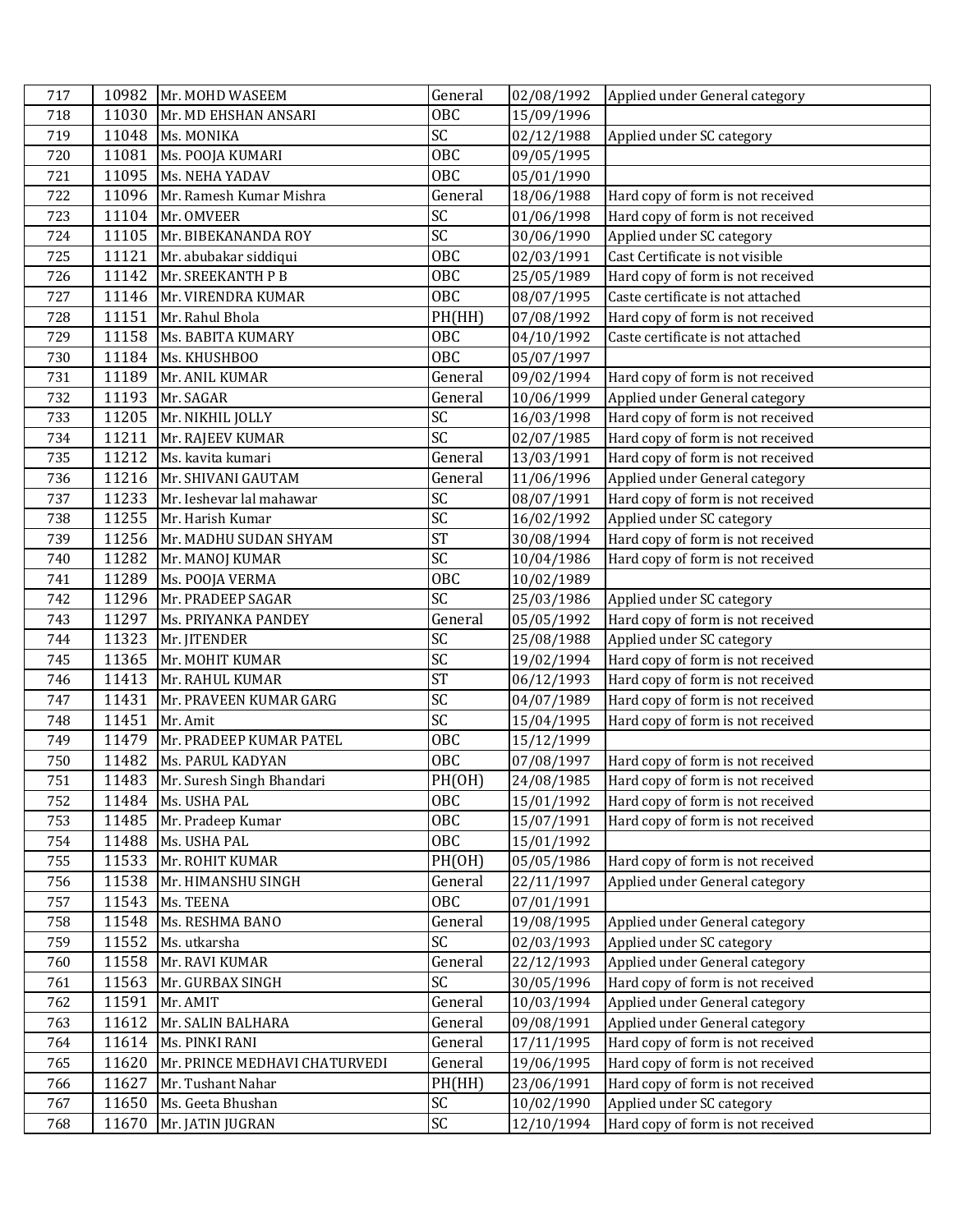| 769 | 11671 | Mr. Narinder Singh        | SC              | 15/03/1991 | Hard copy of form is not received |
|-----|-------|---------------------------|-----------------|------------|-----------------------------------|
| 770 | 11695 | Mr. Pramod kumar          | General         | 18/06/1989 | Hard copy of form is not received |
| 771 |       | 11720 Mr. NIKHIL KUMAR    | <b>ST</b>       | 06/12/1997 | Hard copy of form is not received |
| 772 | 11731 | Mr. DINESH KUMAR BAGRI    | SC              | 01/01/1999 | Hard copy of form is not received |
| 773 |       | 11745 Mr. MD AMIR HUSSAIN | OBC             | 20/03/1995 | Hard copy of form is not received |
| 774 | 11764 | Mr. CHANDRA KIRAN GUPTA   | General         | 29/06/1994 | Hard copy of form is not received |
| 775 | 11777 | <b>Ms. RANI MATHUR</b>    | General         | 16/09/1983 | Applied under General category    |
| 776 | 11786 | Ms. SHALINI               | General         | 25/07/1994 | Hard copy of form is not received |
| 777 | 11801 | Ms. Vrinda Dhiman         | General         | 07/06/1995 | Hard copy of form is not received |
| 778 |       | 11815 Ms. SHOBHA PAL      | <b>OBC</b>      | 09/11/1989 | Hard copy of form is not received |
| 779 | 11817 | Mr. SOUMYA DEY            | General         | 28/05/1995 | Applied under General category    |
| 780 | 11836 | Mr. Bharat                | <b>OBC</b>      | 15/07/1992 | Hard copy of form is not received |
| 781 | 11844 | Mr. Dheeraj Singh         | General         | 11/12/1991 | Hard copy of form is not received |
| 782 | 11855 | Ms. RADHIKA GOLA          | <b>OBC</b>      | 01/04/1992 |                                   |
| 783 | 11914 | Mr. HEMANT KUMAR          | SC              | 08/11/1990 | Hard copy of form is not received |
| 784 |       | 11918 Ms. TEJASWINI       | General         | 25/02/1995 | Hard copy of form is not received |
| 785 | 11922 | Mr. DHARMENDRA SINGH      | General         | 22/03/1994 | Hard copy of form is not received |
| 786 | 11928 | Mr. Chetan kumar          | General         | 27/07/1997 | Applied under General category    |
| 787 | 11930 | Ms. TANNU                 | SC              | 26/05/1998 | Hard copy of form is not received |
| 788 | 11960 | Ms. SWATI GUPTA           | General         | 28/06/1991 | Applied under General category    |
| 789 | 12002 | Mr. RAVI RAJ              | SC              | 07/10/1992 | Applied under SC category         |
| 790 | 12013 | Mr. CHARUL KADYAN         | OBC             | 20/03/1999 | Hard copy of form is not received |
| 791 | 12060 | Mr. Vipin nagar           | SC              | 02/11/1992 | Applied under SC category         |
| 792 | 12063 | Mr. Mohd Akram Khan       | General         | 15/06/1992 | Applied under General category    |
| 793 | 12066 | Ms. MASAPAI               | $\overline{SC}$ | 21/03/1994 | Hard copy of form is not received |
| 794 | 12144 | Ms. Pooja singwal         | General         | 11/12/1991 | Applied under General category    |
| 795 | 12154 | Ms. KIRAN                 | OBC             | 26/12/1993 | OBC certificate is not attached   |
| 796 | 12178 | Mr. Ravi shekh mishra     | General         | 31/12/1997 | Hard copy of form is not received |
| 797 | 12179 | Mr. SUNIL SHARMA          | General         | 22/03/1991 | Applied under General category    |
| 798 | 12185 | Mr. KRISHNA KUMAR MAHAWAR | SC              | 18/08/1991 | Hard copy of form is not received |
| 799 | 12197 | Mr. MANVENDRA             | $\overline{SC}$ | 06/08/1995 | Hard copy of form is not received |
| 800 | 12211 | Mr. Sateesh Kumar         | <b>OBC</b>      | 15/10/1989 | Hard copy of form is not received |
| 801 | 12225 | Mr. PANKAJ                | <b>OBC</b>      | 11/08/1992 | Hard copy of form is not received |
| 802 | 12227 | Mr. SHARWAN KUMAR         | SC              | 23/07/1994 | Hard copy of form is not received |
| 803 |       | 12284   Ms. Poonam Sharma | <b>OBC</b>      | 01/06/1993 | Hard copy of form is not received |
| 804 |       | 12302 Ms. SUSHMA GOSWAMI  | <b>OBC</b>      | 16/02/1993 |                                   |
| 805 | 12320 | Mr. BHUWAN CHANDRA        | SC              | 02/06/1990 | Hard copy of form is not received |
| 806 |       | 12345 Ms. shilpa saini    | <b>OBC</b>      | 03/12/1993 |                                   |
| 807 | 12346 | Mr. PRADEEP KUMAR         | SC              | 15/07/1991 | Hard copy of form is not received |
| 808 | 12349 | Mr. ROHIT SOLANKI         | General         | 10/05/1991 | Applied under General category    |
| 809 | 12370 | Mr. AVINASH KUMAR         | SC              | 04/03/1995 | Applied under SC category         |
| 810 | 12391 | Ms. BABITA                | <b>OBC</b>      | 21/02/1996 | Hard copy of form is not received |
| 811 | 12410 | Mr. MANOJ KUMAR           | 0BC             | 18/08/1992 |                                   |
| 812 | 12414 | Ms. MANIKA SAREEN         | 0BC             | 20/09/1995 | Hard copy of form is not received |
| 813 | 12419 | Ms. BABITA                | <b>OBC</b>      | 21/02/1996 |                                   |
| 814 | 12453 | Ms. PUSHPAM KUMARI        | General         | 21/04/1996 | Applied under General category    |
| 815 | 12485 | Mr. Sanjeev kumar         | 0BC             | 09/01/1990 |                                   |
| 816 | 12487 | Ms. AKANKSHA KUMARI       | General         | 02/02/1993 | Hard copy of form is not received |
| 817 | 12489 | Ms. HEMLATA RANI          | SC              | 20/12/1989 | Hard copy of form is not received |
| 818 | 12514 | Mr. SAURABH               | SC              | 25/10/1998 | Hard copy of form is not received |
| 819 | 12578 | Mr. rinku mahawar         | SC              | 19/12/1993 | Hard copy of form is not received |
| 820 | 12580 | Ms. PRIYANKA MAURYA       | OBC             | 15/08/1999 |                                   |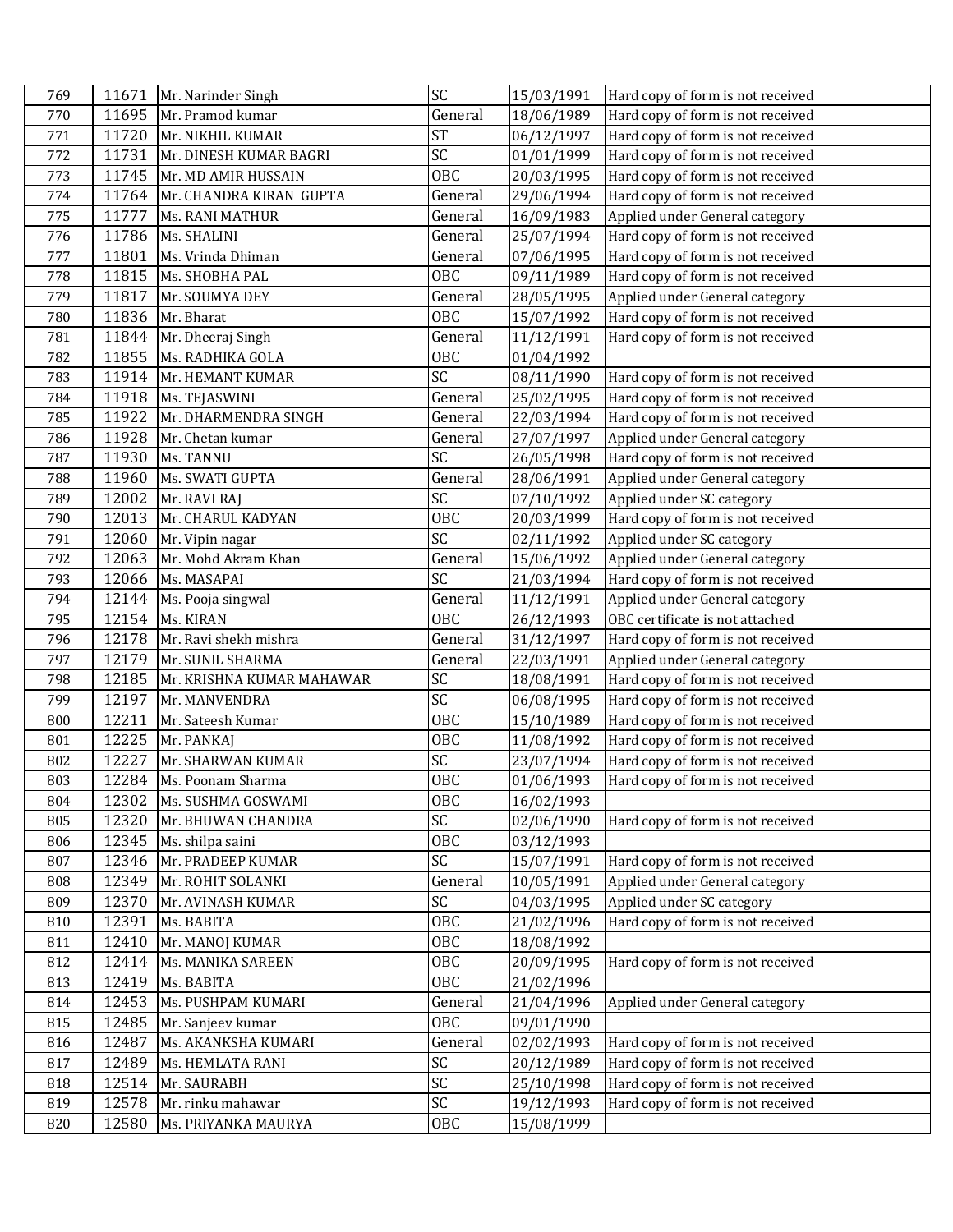| 821 |       | 12590 Ms. POONAM                    | SC                     | 18/03/1995 | Hard copy of form is not received |
|-----|-------|-------------------------------------|------------------------|------------|-----------------------------------|
| 822 | 12600 | Mr. SATYA PRAKASH                   | SC                     | 17/10/1995 | Hard copy of form is not received |
| 823 |       | 12625 Mr. SATYA PRAKASH             | General                | 17/10/1995 | Applied under General category    |
| 824 | 12649 | Mr. MUKESH KUMAR                    | SC                     | 17/09/1990 | Applied under SC category         |
| 825 | 12659 | Mr. RAHUL DHIRAN                    | SC                     | 25/07/1993 | Hard copy of form is not received |
| 826 | 12691 | Ms. gayatri                         | General                | 15/03/1996 | Applied under General category    |
| 827 | 12710 | Ms. Arti Saini                      | <b>OBC</b>             | 18/07/1996 | Hard copy of form is not received |
| 828 | 12718 | Mr. YOGESH KUMAR MANGAL             | General                | 13/08/1990 | Hard copy of form is not received |
| 829 | 12721 | Mr. JOHNY                           | SC                     | 18/04/1991 | Applied under SC category         |
| 830 | 12730 | Mr. KAMAL                           | General                | 24/11/1991 | Applied under General category    |
| 831 | 12732 | Mr. SANDEEP KUMAR                   | <b>OBC</b>             | 18/07/1995 | Hard copy of form is not received |
| 832 | 12733 | Ms. Priyanka                        | General                | 30/01/1995 | Applied under General category    |
| 833 | 12750 | Ms. NAMITA TIWARI                   | General                | 12/09/1995 | Applied under General category    |
| 834 | 12759 | Mr. sudhir                          | SC                     | 29/02/1992 | Hard copy of form is not received |
| 835 | 12780 | Mr. ARVIND KUMAR                    | General                | 10/01/1991 | Applied under General category    |
| 836 | 12790 | Mr. VISHALKUMAR CHHAGANBHAI SANKHSC |                        | 05/10/1993 | Applied under SC category         |
| 837 | 12811 | Mr. Raj kumar                       | SC                     | 01/07/1995 | Hard copy of form is not received |
| 838 | 12813 | Mr. RAM KUMAR                       | $\overline{\text{SC}}$ | 14/02/1990 | Hard copy of form is not received |
| 839 | 12834 | Mr. SAHIL                           | <b>OBC</b>             | 13/05/1991 |                                   |
| 840 | 12840 | Ms. Preeti                          | General                | 27/12/1994 | Applied under General category    |
| 841 | 12845 | Mr. HARISH                          | OBC                    | 05/06/1995 | Hard copy of form is not received |
| 842 | 12857 | Mr. PREM CHAND RAWAT                | <b>OBC</b>             | 15/11/1995 | Hard copy of form is not received |
| 843 | 12861 | Ms. Neha Piwal                      | SC                     | 02/08/1995 | Hard copy of form is not received |
| 844 | 12874 | Mr. Mayank                          | General                | 02/10/1994 | Applied under General category    |
| 845 | 12880 | Mr. Abhishek Sharma                 | General                | 05/08/1991 | Applied under General category    |
| 846 | 12888 | Mr. NIKHIL                          | SC                     | 26/09/1998 | Applied under SC category         |
| 847 | 12891 | Mr. ashish                          | General                | 20/07/1995 | Hard copy of form is not received |
| 848 | 12897 | Ms. Khushbu Bhati                   | <b>OBC</b>             | 16/05/1999 | Hard copy of form is not received |
| 849 |       | 12926 Mr. RANJIT KUMAR PATWA        | SC                     | 18/09/1993 | Hard copy of form is not received |
| 850 | 12935 | Mr. VISHESH KUMAR GAUTAM            | $\overline{SC}$        | 15/07/1992 | Hard copy of form is not received |
| 851 | 12955 | Mr. Paras Shukla                    | General                | 28/12/1991 | Applied under General category    |
| 852 | 13020 | Ms. Nagina                          | 0BC                    | 04/03/1992 | Hard copy of form is not received |
| 853 | 13021 | Mr. DIVESH                          | SC                     | 29/07/1989 | Applied under SC category         |
| 854 | 13037 | Ms. chanchal                        | General                | 01/01/1996 | Applied under General category    |
| 855 | 13047 | Ms. KANCHAN LATA                    | General                | 27/05/1995 | Hard copy of form is not received |
| 856 | 13069 | Ms. SWATHILAKSHMY K S               | 0BC                    | 21/05/1993 | Hard copy of form is not received |
| 857 | 13074 | Ms. NEETHU UG                       | 0BC                    | 14/11/1993 | Hard copy of form is not received |
| 858 | 13083 | Ms. KANCHAN LATA                    | General                | 27/05/1995 | Hard copy of form is not received |
| 859 | 13111 | Mr. Mohit Rajput                    | 0BC                    | 08/05/1997 |                                   |
| 860 | 13130 | Ms. Poonam                          | General                | 26/06/1988 | Applied under General category    |
| 861 | 13147 | Mr. Anshul panwar                   | <b>OBC</b>             | 21/03/1998 | Hard copy of form is not received |
| 862 | 13159 | Ms. NAINA VERMA                     | OBC                    | 18/03/1989 |                                   |
| 863 | 13162 | Mr. VISHAL YADAV                    | 0BC                    | 01/09/1994 | Hard copy of form is not received |
| 864 | 13185 | Ms. DEEPALI ARORA                   | General                | 20/06/1997 | Hard copy of form is not received |
| 865 | 13200 | Mr. BHAKYARAJ P                     | SC                     | 22/01/1993 | Hard copy of form is not received |
| 866 | 13206 | Mr. Nitesh                          | General                | 09/04/1991 | Applied under General category    |
| 867 | 13213 | Mr. NEERAJ                          | SC                     | 07/08/1994 | Hard copy of form is not received |
| 868 | 13215 | Ms. Shilpa                          | General                | 19/12/1993 | Hard copy of form is not received |
| 869 | 13219 | Mr. KOMAL                           | SC                     | 25/07/1996 | Hard copy of form is not received |
| 870 | 13222 | Mr. POOJA                           | SC                     | 30/08/1994 | Hard copy of form is not received |
| 871 | 13226 | Mr. NEERAJ                          | SC                     | 07/08/1994 | Applied under SC category         |
| 872 | 13233 | Ms. BHAWNA MALHOTRA                 | General                | 10/08/1992 | Applied under General category    |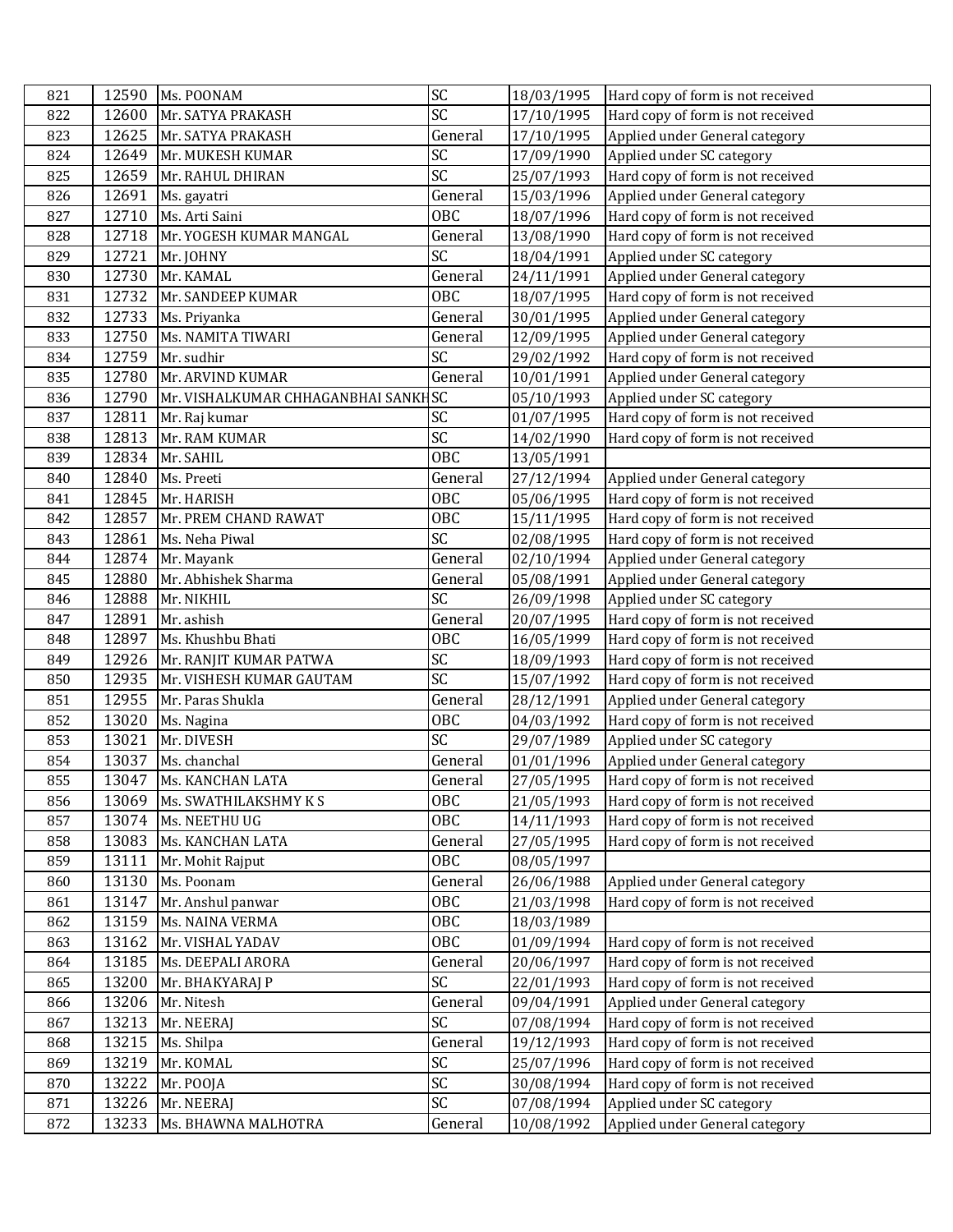| 873 |       | 13235 Mr. vikas                | SC              | 07/08/1996 | Applied under SC category         |
|-----|-------|--------------------------------|-----------------|------------|-----------------------------------|
| 874 | 13239 | Mr. SANJAY KUMAR               | General         | 07/07/1999 | For committee consideration       |
| 875 |       | 13274 Mr. JOGINDER LAKRA       | General         | 17/12/1996 | Applied under General category    |
| 876 | 13292 | <b>Ms. SWEETY KUMARI</b>       | General         | 01/05/1997 | Applied under General category    |
| 877 | 13306 | Ms. RENU LATA                  | General         | 30/03/1992 | Applied under General category    |
| 878 | 13319 | Mr. AKHIL KUMAR                | SC              | 28/06/1992 | Hard copy of form is not received |
| 879 | 13325 | Mr. GAURAV LAKRA               | General         | 05/02/2000 | Applied under General category    |
| 880 | 13354 | Ms. NAGAMANI TADIKAMALLA       | SC              | 24/02/1987 | Hard copy of form is not received |
| 881 | 13357 | Ms. MANISHA KUMARI             | OBC             | 06/08/1989 |                                   |
| 882 | 13380 | Ms. SONIA                      | General         | 24/08/1996 | Hard copy of form is not received |
| 883 | 13407 | Mr. Rohit kumar                | $\overline{SC}$ | 10/09/1996 | Hard copy of form is not received |
| 884 | 13410 | Mr. SHYAM LAL                  | $\overline{SC}$ | 08/09/1984 | Hard copy of form is not received |
| 885 | 13424 | Ms. SURYA SAJIT                | <b>OBC</b>      | 27/12/1994 | Hard copy of form is not received |
| 886 | 13443 | Mr. PERWEZ KHAN                | General         | 05/08/1993 | Hard copy of form is not received |
| 887 | 13448 | Ms. Shweta                     | <b>OBC</b>      | 13/07/1997 |                                   |
| 888 | 13457 | Ms. Shweta                     | <b>OBC</b>      | 13/07/1997 | Hard copy of form is not received |
| 889 | 13462 | Mr. Sonia Mann                 | <b>OBC</b>      | 28/04/1990 | Hard copy of form is not received |
| 890 | 13465 | Ms. SHASHI KUMARI              | $\overline{SC}$ | 10/04/1993 | Applied under SC category         |
| 891 | 13467 | Mr. PREETI                     | SC              | 04/08/1990 | Applied under SC category         |
| 892 | 13470 | Mr. nitin kumar                | SC              | 07/07/1993 | Hard copy of form is not received |
| 893 | 13471 | Mr. VISHAL                     | SC              | 30/12/1998 | Applied under SC category         |
| 894 | 13481 | Mr. ASHOK                      | General         | 13/03/1992 | Applied under General category    |
| 895 | 13486 | Mr. DEEPAK KUMAR               | SC              | 01/01/1989 | Hard copy of form is not received |
| 896 | 13497 | Mr. Rahul Kumar                | General         | 05/09/1990 | Hard copy of form is not received |
| 897 | 13506 | Mr. RAVINDRA KOLKAR            | SC              | 30/07/1991 | Hard copy of form is not received |
| 898 | 13516 | Mr. SAURABH                    | SC              | 27/07/1990 | Hard copy of form is not received |
| 899 | 13523 | Mr. DIWAKAR                    | General         | 04/07/1991 | Hard copy of form is not received |
| 900 | 13538 | Mr. ANUJ KUMAR                 | <b>ST</b>       | 19/08/1994 | Hard copy of form is not received |
| 901 | 13556 | Mr. HIMANSHU GUPTA             | General         | 14/05/1992 | Hard copy of form is not received |
| 902 | 13563 | Ms. JYOTI                      | General         | 07/04/1994 | Applied under General category    |
| 903 | 13575 | Ms. NUPUR MEENA                | <b>ST</b>       | 17/06/1992 | Hard copy of form is not received |
| 904 | 13586 | Ms. KOMAL KUMARI               | General         | 20/03/1997 | Hard copy of form is not received |
| 905 | 13593 | Mr. Abhishek Sharma            | General         | 07/08/1995 | Hard copy of form is not received |
| 906 | 13599 | Mr. JITESH MEENA               | <b>ST</b>       | 10/08/1997 | Applied under ST category         |
| 907 |       | 13605   Mr. VIJAY KUMAR NAYAKI | OBC             | 17/08/1990 |                                   |
| 908 |       | 13612 Mr. RAHUL                | SC              | 06/06/1998 | Applied under SC category         |
| 909 | 13617 | Mr. G Narender                 | PH(HH)          | 02/03/1984 | Hard copy of form is not received |
| 910 | 13621 | Mr. RAJAT                      | General         | 11/11/1998 | Hard copy of form is not received |
| 911 | 13628 | Mr. DHEER SINGH MEENA          | <b>ST</b>       | 20/05/1992 | Applied under ST category         |
| 912 | 13632 | Ms. Priya jain                 | General         | 23/03/1996 | Applied under General category    |
| 913 | 13654 | Ms. HARISHMA H                 | OBC             | 09/05/1990 | Hard copy of form is not received |
| 914 | 13688 | Mr. AMITOJ SINGH ANAND         | General         | 16/11/1992 | Applied under General category    |
| 915 | 13700 | Ms. RENU                       | General         | 30/08/1995 | Hard copy of form is not received |
| 916 | 13721 | Mr. ABHISHEK VERMA             | SC              | 12/08/1988 | Hard copy of form is not received |
| 917 | 13749 | Ms. Deepa                      | SC              | 20/12/1993 | Hard copy of form is not received |
| 918 | 13781 | Mr. ABHISHEK VERMA             | SC              | 12/08/1988 | Hard copy of form is not received |
| 919 | 13799 | Mr. Surender Singh             | SC              | 02/08/1987 | Hard copy of form is not received |
| 920 | 13803 | Mr. Surender Singh             | SC              | 02/08/1987 | Hard copy of form is not received |
| 921 | 13813 | Mr. Rajat kumar                | SC              | 23/06/1997 | Applied under SC category         |
| 922 | 13837 | Ms. Nilam kumari               | <b>OBC</b>      | 04/02/1990 |                                   |
| 923 | 13852 | Mr. RAJESH                     | SC              | 25/05/1988 | Hard copy of form is not received |
| 924 | 13865 | Mr. akshay                     | SC              | 21/10/1996 | Hard copy of form is not received |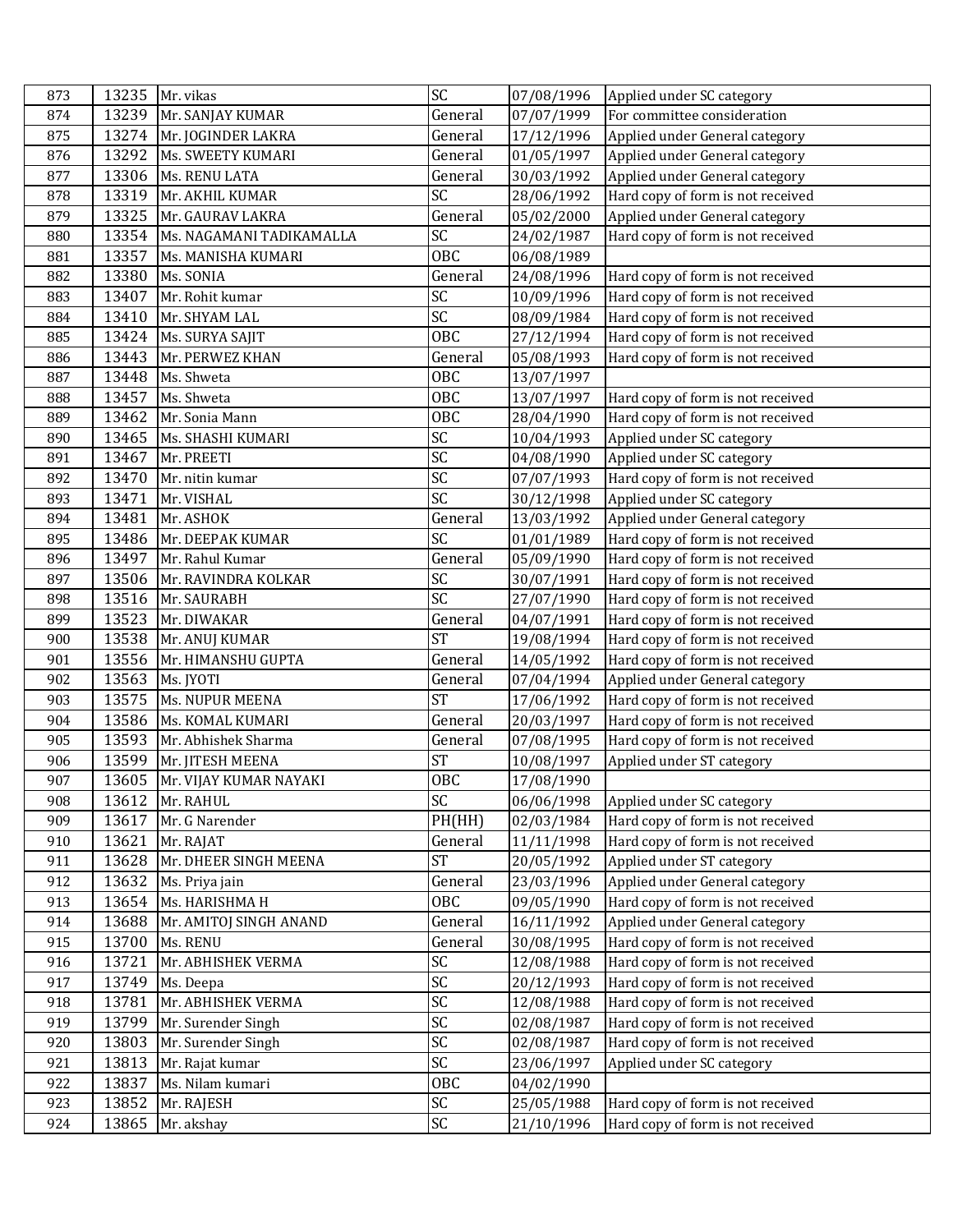| 925 |       | 13876 Mr. RAJESH          | General         | 25/05/1988 | Hard copy of form is not received             |
|-----|-------|---------------------------|-----------------|------------|-----------------------------------------------|
| 926 | 13894 | Mr. VINOD KUMAR           | SC              | 20/07/1992 | Hard copy of form is not received             |
| 927 | 13910 | Mr. VAIBHAV YADAV         | OBC             | 24/05/1993 |                                               |
| 928 | 13946 | Mr. MUNISH KUMAR          | SC              | 20/01/1997 | Applied under SC category                     |
| 929 | 13955 | Mr. BINTU                 | SC              | 06/09/1992 | Applied under SC category                     |
| 930 | 13969 | Ms. HEMLATA               | $\overline{SC}$ | 16/02/1992 | Hard copy of form is not received             |
| 931 | 13972 | Ms. Shalu Yadav           | <b>OBC</b>      | 23/10/1996 |                                               |
| 932 | 13976 | Mr. gajender              | <b>OBC</b>      | 30/07/1989 |                                               |
| 933 | 13994 | Mr. MANOJ KUMAR           | SC              | 19/07/1995 | Hard copy of form is not received             |
| 934 | 14060 | Mr. RAKESH MANDLOI        | <b>ST</b>       | 04/04/1996 | Hard copy of form is not received             |
| 935 | 14073 | Mr. SANJAY MUDGAL         | General         | 24/10/1993 | Hard copy of form is not received             |
| 936 | 14080 | Mr. BHUPENDRA SINGH MEHTA | PH(VH)          | 17/05/1982 | Hard copy of form is not received             |
| 937 | 14091 | Ms. shivani misri kaul    | PH(HH)          | 09/11/1990 | Hard copy of form is not received             |
| 938 | 14114 | Mr. Abhey Kumar           | OBC             | 29/12/1990 |                                               |
| 939 | 14142 | Mr. AKASH                 | <b>OBC</b>      | 06/07/1995 | Hard copy of form is not received             |
| 940 | 14144 | Ms. vibha raikwar         | <b>OBC</b>      | 07/02/1997 | Hard copy of form is not received             |
| 941 | 14153 | Mr. Rohit vats            | General         | 16/04/1995 | Applied under General category                |
| 942 | 14157 | Ms. SAVITA                | $\overline{SC}$ | 03/04/1988 | Hard copy of form is not received             |
| 943 | 14158 | Mr. Randeep Kagra         | $\overline{SC}$ | 27/12/1988 | Applied under SC category                     |
| 944 | 14160 | Ms. Soniw                 | <b>OBC</b>      | 16/07/1996 | Hard copy of form is not received             |
| 945 | 14163 | Mr. YOGESH KUMAR          | SC              | 21/02/1990 | Hard copy of form is not received             |
| 946 | 14172 | Ms. Moni                  | OBC             | 16/07/1996 |                                               |
| 947 | 14188 | Mr. m                     | SC              | 15/07/1994 | Hard copy of form is not received             |
| 948 | 14220 | Ms. jaimala               | General         | 10/06/1997 | Hard copy of form is not received             |
| 949 | 14246 | Mr. Ravi Kumar            | <b>ST</b>       | 10/04/1996 | Hard copy of form is not received             |
| 950 | 14257 | Ms. NEHA                  | General         | 28/08/1989 | Applied under General category                |
| 951 | 14290 | Mr. NIKHIL BARUA          | <b>ST</b>       | 21/03/1993 | Hard copy of form is not received             |
| 952 | 14292 | Ms. Poonam Gahlot         | OBC             | 01/01/1992 | Hard copy of form is not received             |
| 953 | 14329 | Ms. Bhawna                | SC              | 29/08/1994 | Hard copy of form is not received             |
| 954 | 14345 | Ms. MONIKA SINGH          | <b>ST</b>       | 03/07/1992 | Hard copy of form is not received             |
| 955 | 14386 | Ms. Jyoti                 | $\overline{SC}$ | 02/04/1998 | Hard copy of form is not received             |
| 956 | 14387 | Mr. Ravi Piwal            | SC              | 10/04/1990 | Hard copy of form is not received             |
| 957 | 14388 | Mr. PRADEEP KUMAR         | <b>OBC</b>      | 25/04/1995 |                                               |
| 958 | 14390 | Mr. PARDEEP KUMAR         | <b>OBC</b>      | 04/02/1992 |                                               |
| 959 |       | 14426 Mr. AMIT PAL        | <b>OBC</b>      | 09/07/1988 |                                               |
| 960 | 14431 | Mr. VIKASH                | SC              | 01/04/1985 | Hard copy of form is not received             |
| 961 | 14442 | Ms. Sunita Thapa          | General         | 19/10/1995 | Hard copy of form is not received             |
| 962 | 14444 | Mr. PANKAJ KUMAR JAISWAL  | OBC             | 15/07/1992 |                                               |
| 963 | 14453 | Mr. SAHIL                 | General         | 08/12/1997 | Applied under General category                |
| 964 | 14460 | Mr. SANDEEP KUMAR         | General         | 12/12/1992 | Hard copy of form is not received             |
| 965 | 14465 | Ms. Sonia                 | OBC             | 16/07/1996 |                                               |
| 966 | 14466 | Ms. BARKHA RANI           | SC              | 27/07/1990 | Applied under SC category                     |
| 967 | 14489 | Mr. Suraj Parkash         | SC              | 21/04/1990 | Hard copy of form is not received             |
| 968 | 14502 | Mr. MANISH KUMAR KANOJIA  | SC              | 18/08/1993 | Hard copy of form is not received             |
| 969 | 14518 | Ms. GEETANJALI            | SC              | 04/03/1994 | Applied under SC category                     |
| 970 | 14527 | Mr. BITTOO                | SC              | 11/08/1990 | Applied under SC category                     |
| 971 | 14535 | Mr. RAJENDRA PRASAD MEENA | <b>ST</b>       | 05/07/1996 | Hard copy of form is not received             |
| 972 | 14539 | Mr. BARPHI BAI MEENA      | <b>ST</b>       | 10/03/1997 | Hard copy of form is not received             |
| 973 | 14571 | Mr. MANISH GADLING        | SC              | 30/08/1981 | Hard copy of form is not received             |
| 974 | 14575 | Ms. SEEMA RANI            | <b>OBC</b>      | 10/08/1994 | OBC certificate does not match with your name |
| 975 | 14584 | Mr. VINOD KUMAR           | SC              | 28/05/1991 | Applied under SC category                     |
| 976 | 14623 | Ms. BHAWNA RANI           | SC              | 25/05/1991 | Hard copy of form is not received             |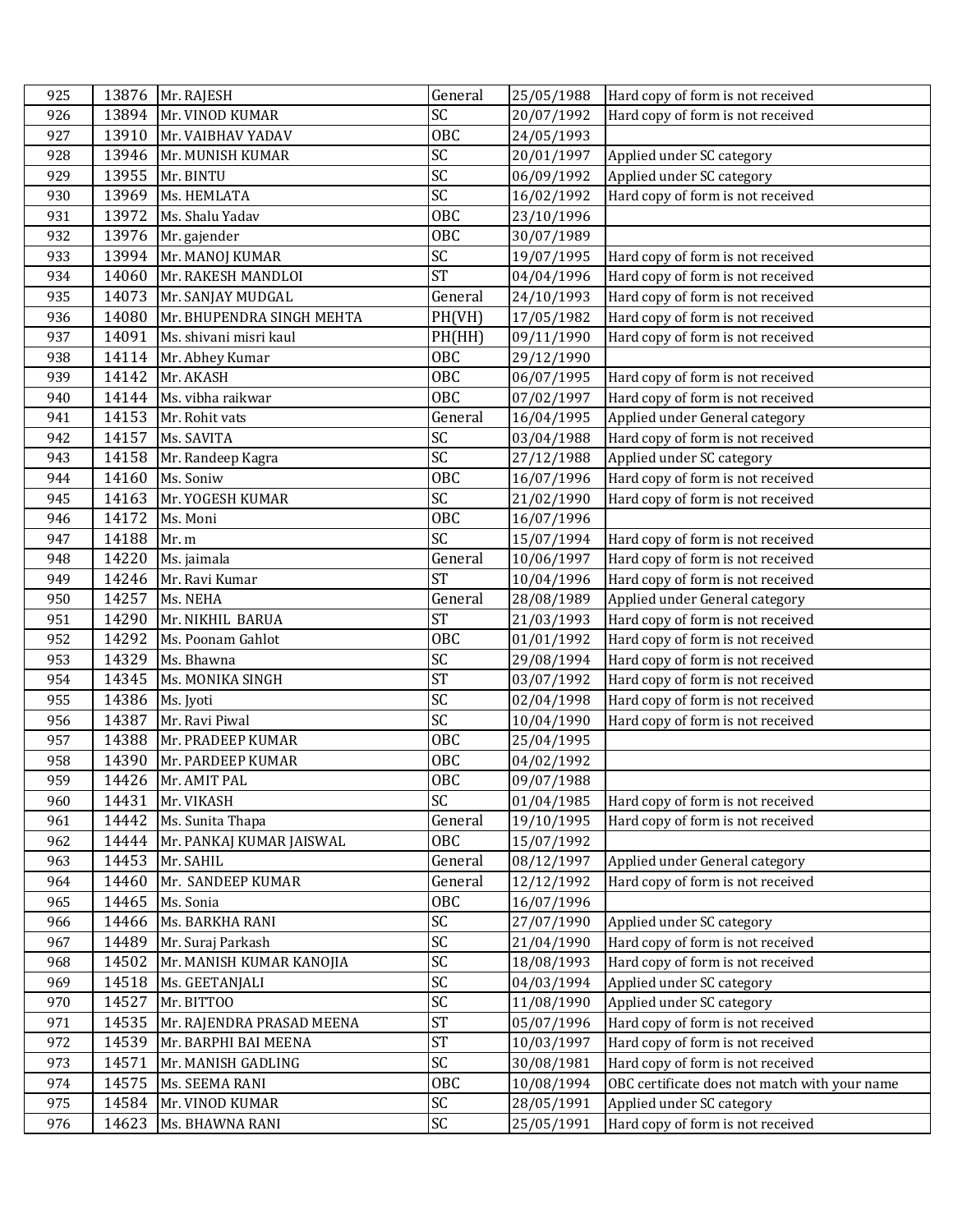| 977  | 14631 | Mr. JAIRAM MEDA                 | <b>ST</b>       | 10/06/1989 | Hard copy of form is not received |
|------|-------|---------------------------------|-----------------|------------|-----------------------------------|
| 978  | 14644 | Mr. MONU                        | General         | 10/04/1998 | Applied under General category    |
| 979  | 14651 | Mr. Dilip Kumar Thakur          | <b>OBC</b>      | 07/06/1976 |                                   |
| 980  | 14658 | Ms. SANGAM                      | General         | 21/03/1995 | Hard copy of form is not received |
| 981  | 14673 | Mr. SONU KUMAR                  | OBC             | 12/08/1990 | Hard copy of form is not received |
| 982  | 14688 | Mr. KUNAL KUMAR                 | <b>OBC</b>      | 20/09/1999 |                                   |
| 983  | 14730 | Ms. GUDDEE MEENA                | General         | 18/11/1995 | Hard copy of form is not received |
| 984  | 14737 | Mr. Ranjana                     | <b>OBC</b>      | 11/04/1992 |                                   |
| 985  | 14760 | Mr. MP KUMAR                    | SC              | 25/01/1995 | Hard copy of form is not received |
| 986  | 14778 | Ms. Deepika                     | General         | 01/08/1991 | Hard copy of form is not received |
| 987  | 14791 | Ms. Pooja kumari                | OBC             | 30/07/1992 |                                   |
| 988  | 14808 | Mr. sandeep kumar               | $\overline{SC}$ | 01/01/1991 | Hard copy of form is not received |
| 989  | 14815 | Mr. Yavnesh                     | General         | 31/03/1990 | Hard copy of form is not received |
| 990  | 14832 | Mr. PURAN KUAMR                 | SC              | 06/02/1988 | Hard copy of form is not received |
| 991  | 14847 | Mr. krishan pal                 | OBC             | 01/03/1991 | Hard copy of form is not received |
| 992  | 14851 | Mr. NEERAJ                      | <b>OBC</b>      | 05/01/1998 |                                   |
| 993  | 14857 | Ms. Pratiksha Awasthi           | General         | 23/07/1991 | Applied under General category    |
| 994  | 14869 | Ms. SAMEEKSHA AWASTHI           | General         | 07/08/1992 | Applied under General category    |
| 995  | 14896 | Mr. NEERAJ                      | SC              | 19/01/2000 | Hard copy of form is not received |
| 996  | 14915 | Mr. ROHIT LAMBA                 | General         | 13/03/1994 | Hard copy of form is not received |
| 997  | 14916 | Mr. VINAY KUMAR                 | SC              | 26/02/1991 | Applied under SC category         |
| 998  | 15005 | Mr. CHHUTTAN LAL MEENA          | <b>ST</b>       | 01/07/1988 | Hard copy of form is not received |
| 999  | 15013 | Mr. RABINDER PAL SINGH SABARWAL | General         | 16/08/1991 | Hard copy of form is not received |
| 1000 | 15026 | Ms. Pooja                       | General         | 16/07/1991 | Hard copy of form is not received |
| 1001 | 15042 | Mr. SURESH KUMAR                | $\overline{SC}$ | 29/04/1990 | Hard copy of form is not received |
| 1002 | 15059 | Ms. Gitanjali Mittal            | General         | 05/10/1992 | Hard copy of form is not received |
| 1003 | 15097 | Mr. PRAVESH KUMAR               | SC              | 30/06/1982 | Hard copy of form is not received |
| 1004 | 15104 | Mr. MOHIT                       | General         | 29/12/1995 | Hard copy of form is not received |
| 1005 | 15150 | Ms. RIYA                        | SC              | 27/03/1998 | Hard copy of form is not received |
| 1006 | 15161 | Ms. TOSHIBA KHANAM              | OBC             | 15/11/1998 | Hard copy of form is not received |
| 1007 | 15207 | Mr. MANISH SHOKEEN              | <b>OBC</b>      | 15/03/1995 | Hard copy of form is not received |
| 1008 | 15211 | Ms. REHANA AHMED                | General         | 14/02/1996 | Hard copy of form is not received |
| 1009 | 15214 | Mr. VISHAL GAUTAM               | SC              | 24/08/1993 | Hard copy of form is not received |
| 1010 | 15220 | Ms. TOSHIBA KHANAM              | <b>OBC</b>      | 15/11/1998 |                                   |
| 1011 |       | 15244 Mr. MUNTAZIR              | General         | 13/08/1994 | Applied under General category    |
| 1012 | 15253 | Ms. ARYA RAVINDRAN              | OBC             | 20/10/1993 | Hard copy of form is not received |
| 1013 | 15254 | Mr. Nishant Saini               | OBC             | 15/10/1989 | Hard copy of form is not received |
| 1014 | 15255 | Ms. JYOTI KUMARI                | <b>ST</b>       | 08/10/1992 | Hard copy of form is not received |
| 1015 | 15264 | Mr. Dushyant                    | General         | 08/03/2000 | Hard copy of form is not received |
| 1016 | 15284 | Ms. ANSHU PAL                   | General         | 23/07/1992 | Hard copy of form is not received |
| 1017 | 15286 | Mr. Manjeet Rana                | General         | 06/11/1995 | Hard copy of form is not received |
| 1018 | 15304 | Mr. TARUN SINDHU                | 0BC             | 30/08/1992 | Caste Certificate is not attached |
| 1019 | 15307 | Ms. Soniya                      | General         | 08/06/1986 | Hard copy of form is not received |
| 1020 | 15332 | Mr. GOURAV                      | SC              | 12/01/1995 | Applied under SC category         |
| 1021 | 15366 | Ms. SYAMA V S                   | SC              | 25/05/1988 | Hard copy of form is not received |
| 1022 | 15382 | Mr. ANIL KUMAR                  | SC              | 08/09/1997 | Hard copy of form is not received |
| 1023 | 15384 | Mr. NAVDEEP DAHIYA              | General         | 08/11/1999 | Hard copy of form is not received |
| 1024 | 15394 | Mr. NAVDEEP DAHIYA              | General         | 08/11/1999 | Applied under General category    |
| 1025 | 15398 | Mr. SUMIT KUMAR                 | General         | 27/06/1994 | Applied under General category    |
| 1026 | 15404 | Mr. VIKAS                       | SC              | 13/07/1999 | Applied under SC category         |
| 1027 | 15421 | Mr. AKHILESH KUMAR              | OBC             | 08/12/1991 |                                   |
| 1028 | 15426 | Mr. PARVEEN KUMAR               | General         | 05/01/1996 | Hard copy of form is not received |